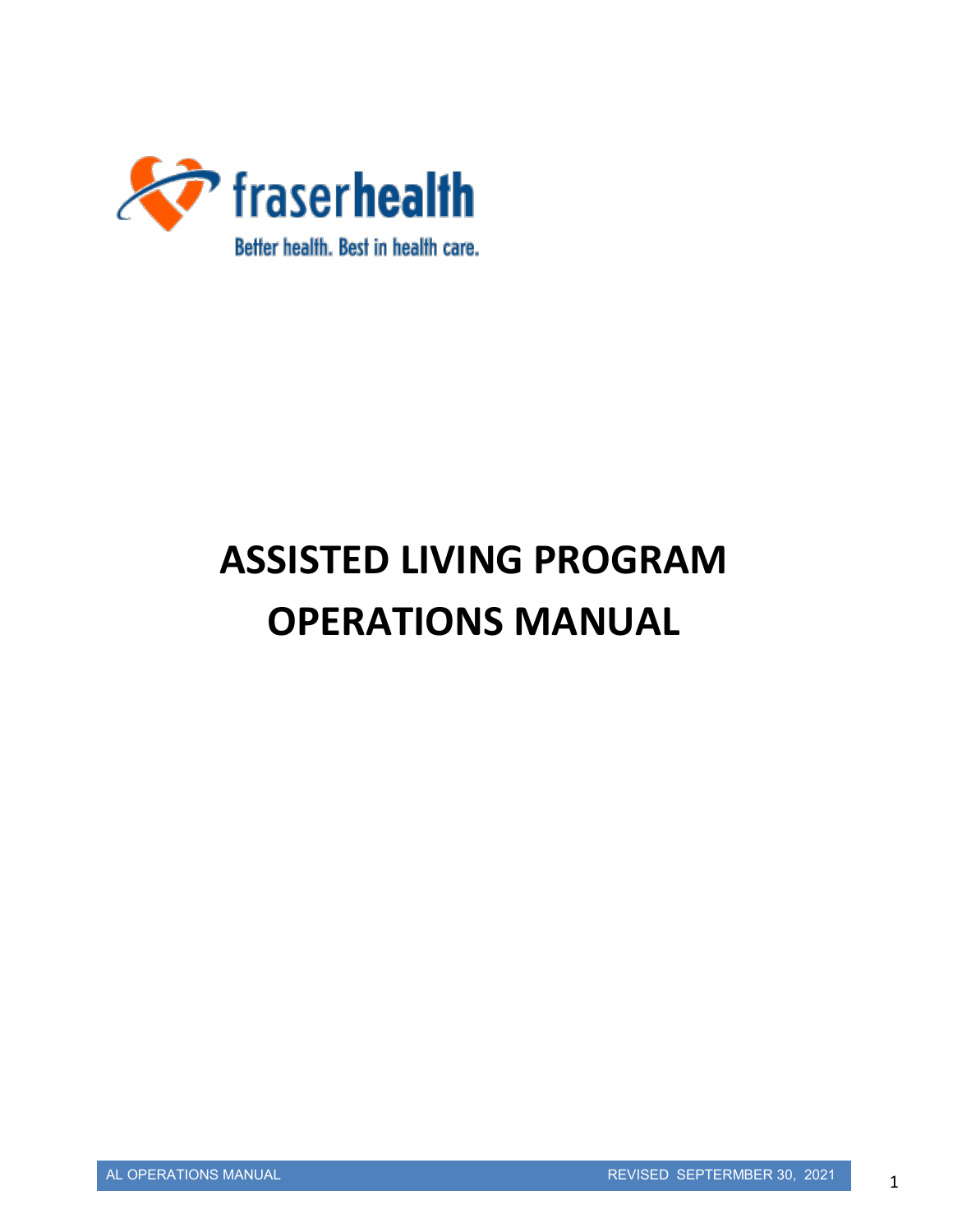# **©Fraser Health Authority, 2020**

All rights reserved. No part of this publication may be reproduced in any form by any photographic, electronic, mechanical or other means, or used in any information storage and retrieval system, without the written permission of the Fraser Health Authority.

The Fraser Health Authority and every person involved in the creation of this publication disclaim any warranty as to its accuracy, completeness or currency of its contents. This publication is intended for information purposes only and should not be relied on as providing specific health care or other professional advice. The Fraser Health Authority, and every person involved in the creation of this publication, disclaims all liability in respect of any actions, including the results of any actions taken or not taken in reliance on information contained in this publication.

#### **Fraser Health Authority**

Corporate Offices Suite 400, Central City Tower 13450 – 102nd Avenue Surrey, BC V3T 0H1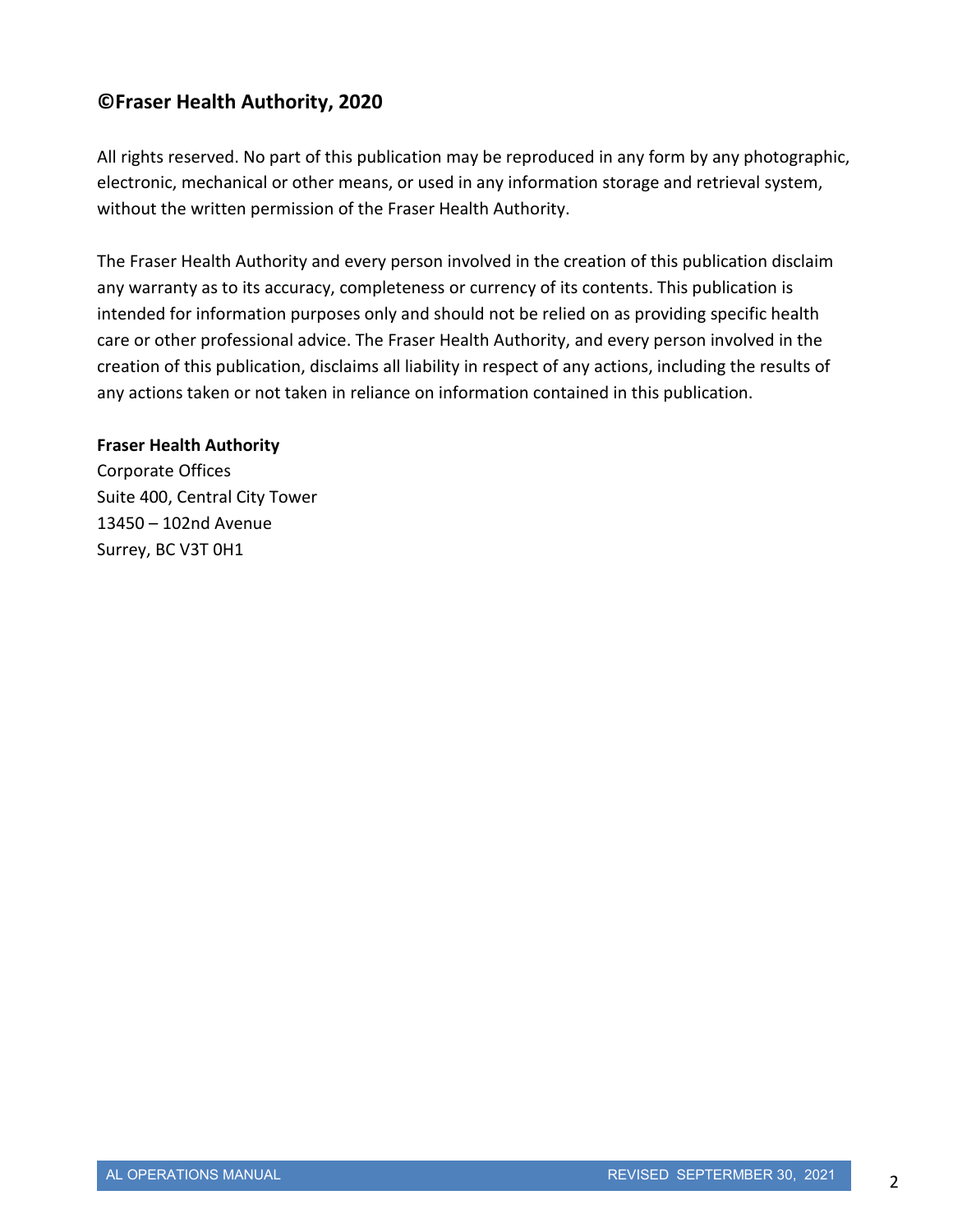## **ACKNOWLEDGMENTS**

Fraser Health would like to acknowledge and thank the following Health Authorities for consulting with and sharing their Assisted Living Operations Manuals as reference in the development of this document:

- **Vancouver Coastal Health Authority**
- **Interior Health Authority**
- **Northern Health Authority**
- **Vancouver Island Health Authority**

The FH Assisted Living Team would like to recognize the contracted Assisted Living Service Providers who have provided input and consultation in the development of program content that is reflected in this document.

The development of this document would not have been possible without the input and efforts of the FH Assisted Living Team:

#### **Donna Clark**

Manager, Assisted Living, Fraser Health

#### **Kristina Minasyan**

Clinical Lead, Assisted Living, Fraser Health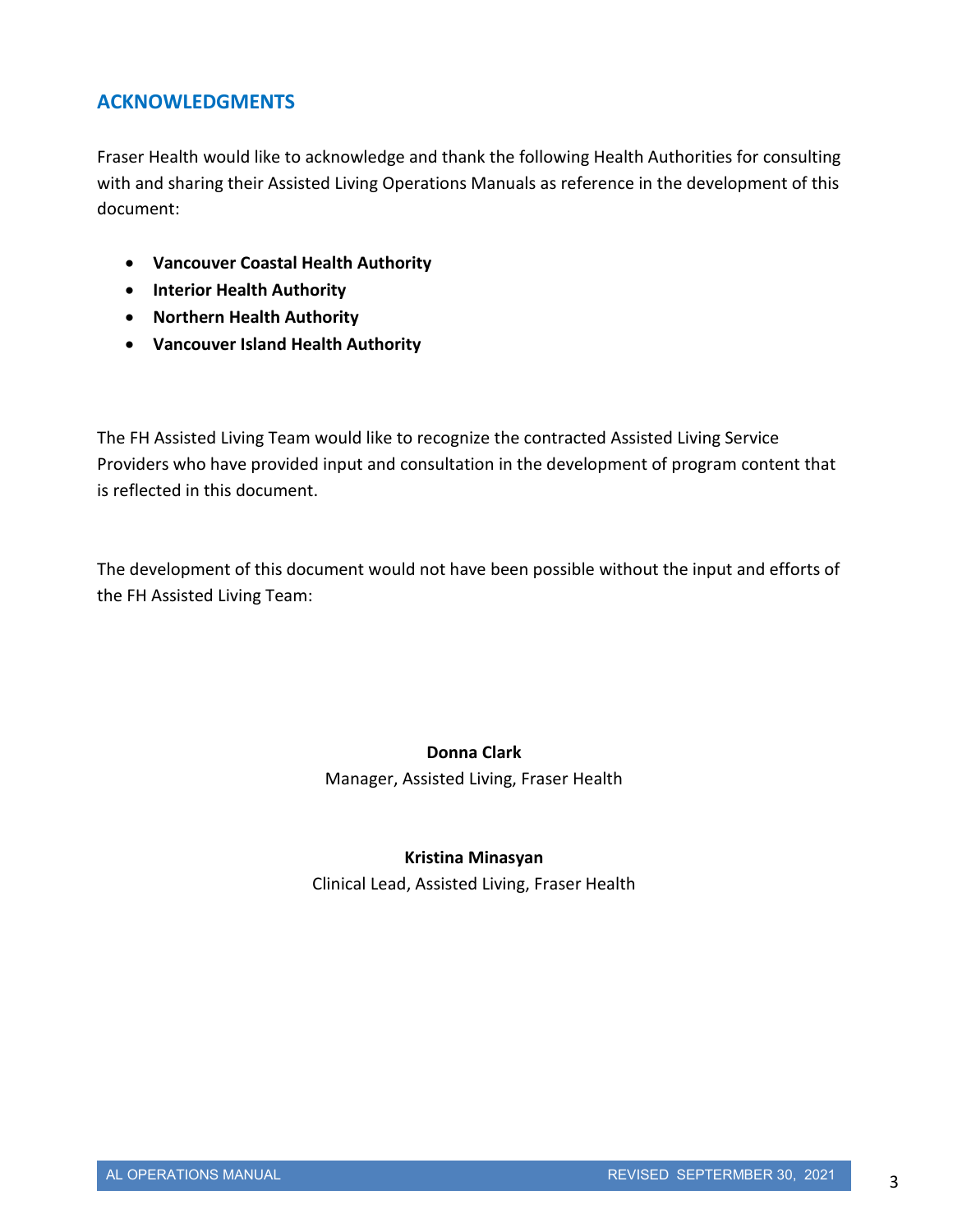This page is intentionally left blank.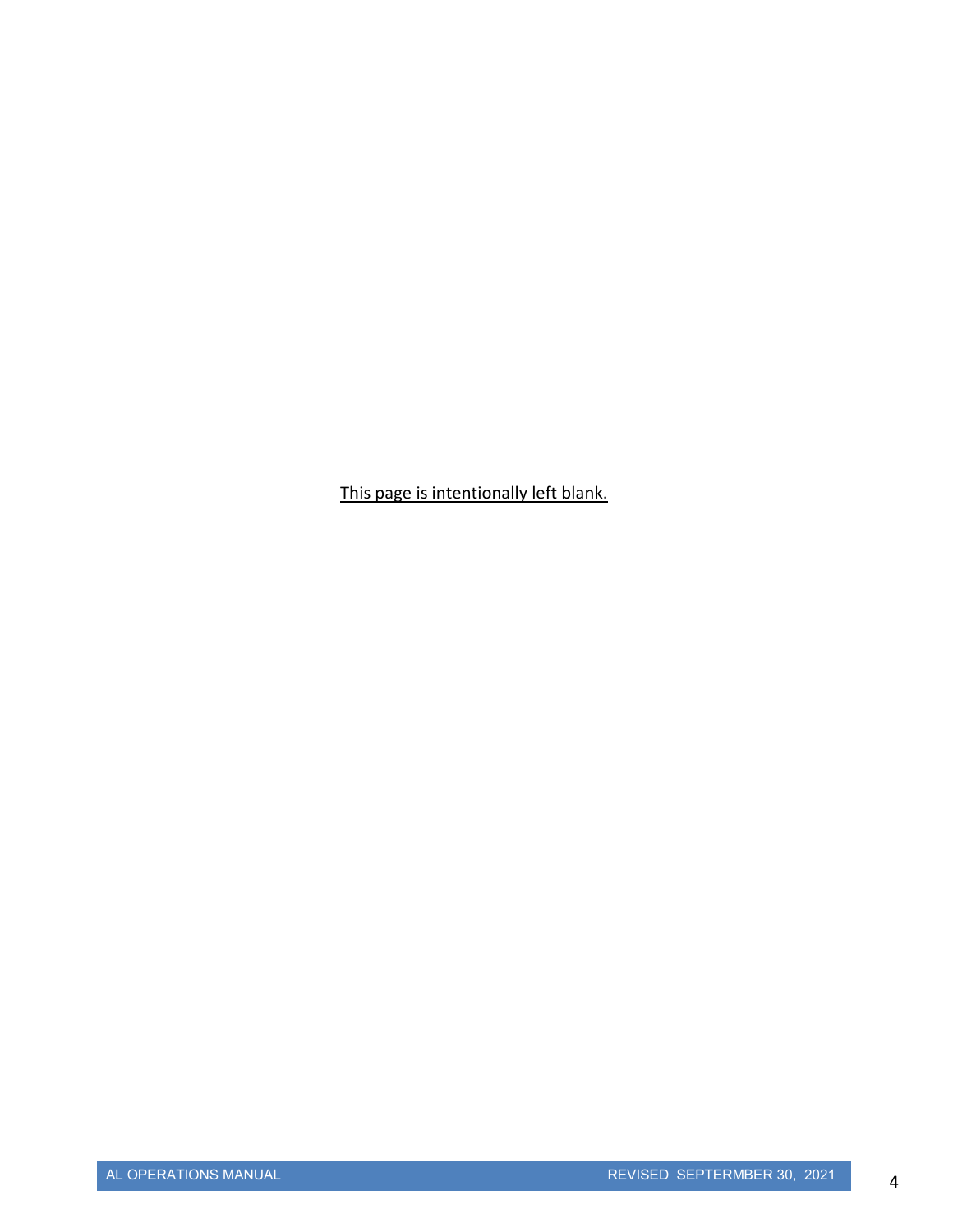# **ASSISTED LIVING OPERATIONS MANUAL**

# **TABLE OF CONTENTS**

| OPERATIONAL PROCESSES AND CLINICAL PROTOCOLS IN ASSISTED LIVING 15           |  |
|------------------------------------------------------------------------------|--|
|                                                                              |  |
| THE UNIQUE ROLE OF FRASER HEALTH IN THE ASSISTED LIVING PARTNERSHIP17        |  |
| THE UNIQUE ROLE OF THE SERVICE PROVIDER IN THE ASSISTED LIVING PARTNERSHIP19 |  |
|                                                                              |  |
|                                                                              |  |
|                                                                              |  |
|                                                                              |  |
|                                                                              |  |
|                                                                              |  |
|                                                                              |  |
|                                                                              |  |
|                                                                              |  |
|                                                                              |  |
|                                                                              |  |
|                                                                              |  |
|                                                                              |  |
|                                                                              |  |
|                                                                              |  |
|                                                                              |  |
|                                                                              |  |
|                                                                              |  |
|                                                                              |  |
|                                                                              |  |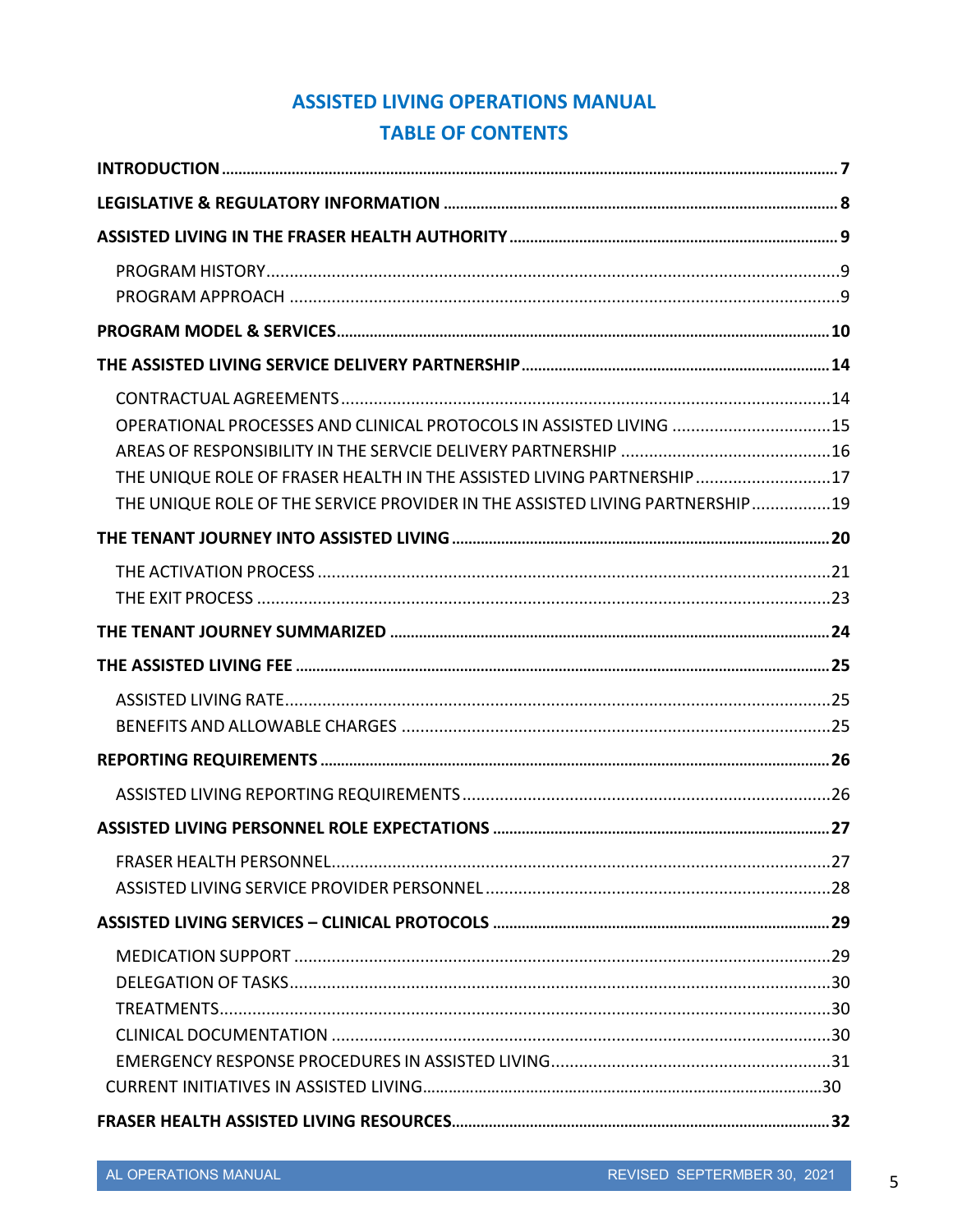This page is intentionally left blank.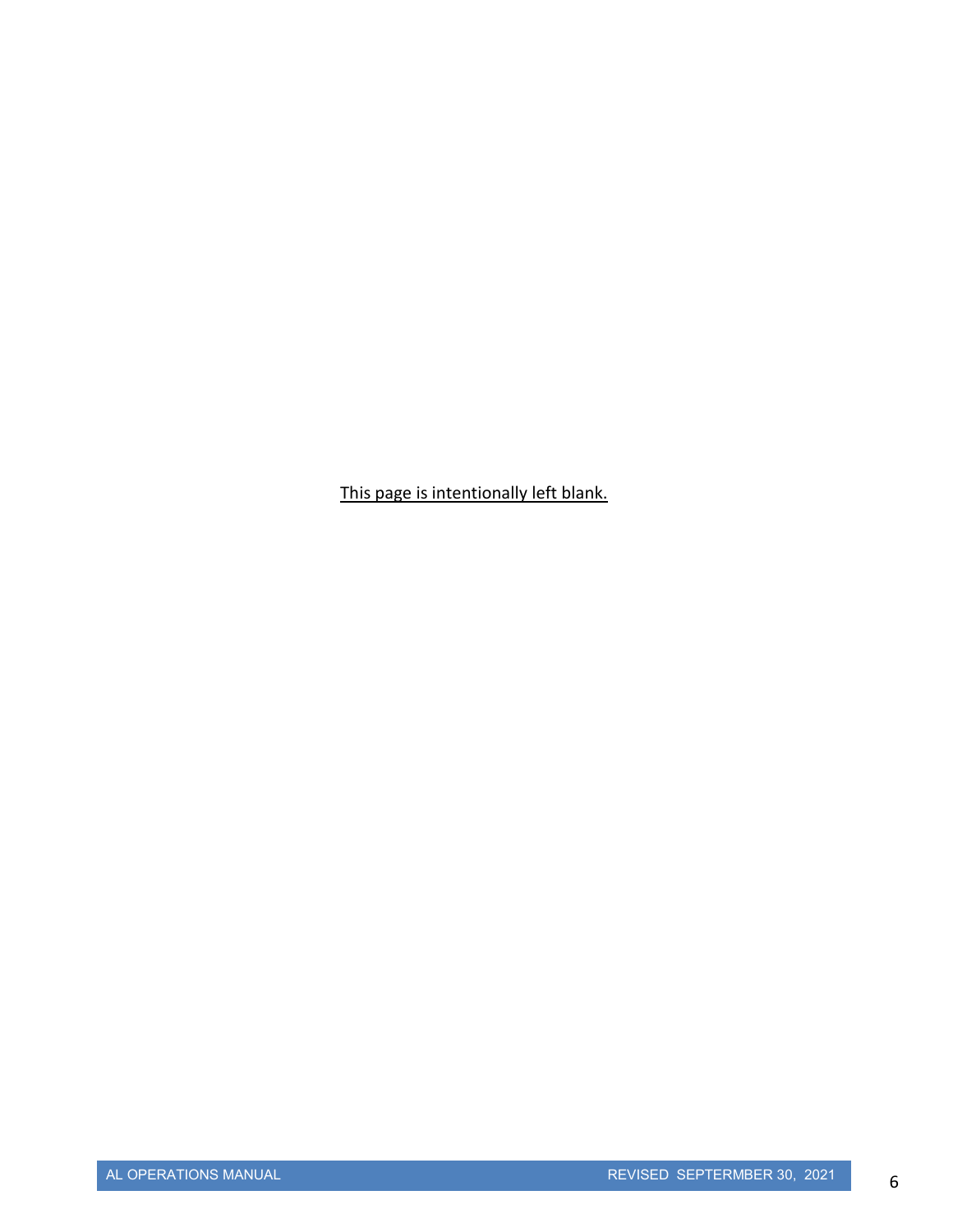# <span id="page-6-0"></span>**INTRODUCTION**

The Fraser Health (FH) Assisted Living Program Operations Manual is intended as a resource to Assisted Living Service Providers who deliver contracted subsidized Assisted Living services within the FH region. These operational processes and protocols apply to units that are funded by FH, and do not extend to services that are privately operated.

This document describes the operational, clinical and administrative processes and protocols related to funded Assisted Living in FH, as well as how they fit with other standards, policies, guidelines, and regulations that direct the program and services. This document is not intended to replace the dialogue that occurs between Assisted Living Service Providers and key stakeholders within our organization. The goal of this manual is to synthesize the information available to provide Assisted Living Service Providers a clear framework that outlines key aspects of the Assisted Living Program and as an extension of the Operating Agreement that exists between Fraser Health and the Assisted Living Service Provider.

#### **HOW TO USE THIS DOCUMENT**

There are standards and regulations that any agency or organization providing Assisted Living services in British Columbia must meet. There are additional standards, policies, guidelines and contractual requirements that relate to the development and operation of publicly subsidized Assisted Living units.

Those outlined in the diagram below (and described on the following page) are only a subset of a larger body of standards and protocols that exist; however, they are generally the most relevant for Assisted Living sites within our region*. (In the event this document presents any discrepancy, the over-arching requirements of the referenced documents will supersede the language in this document.)*

#### **\*\*NOTE ON TERMINOLOGY**

The terms 'tenant' and 'resident' are used interchangeably by Assisted Living Service Providers and in legislative and regulatory documentation. Some Assisted Living Service Providers prefer the use of the word 'tenant' while others prefer the use of 'resident'. For simplicity, the term 'tenant' has been used throughout this document.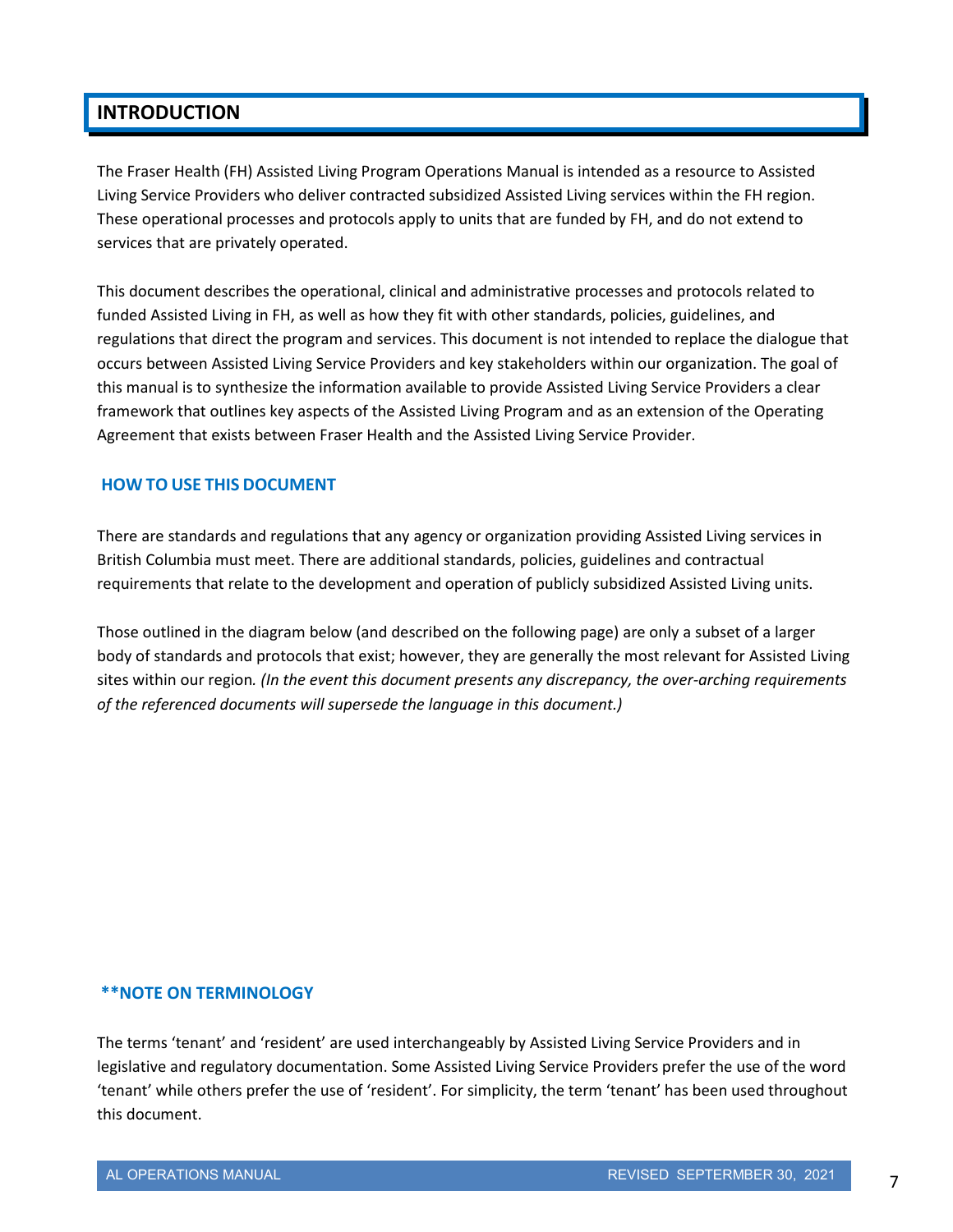# <span id="page-7-0"></span>**LEGISLATIVE & REGULATORY INFORMATION**



In British Columbia, Assisted Living is part of the Home and Community Care sector and is governed by the [Community Care and Assisted Living Act.](http://www.bclaws.ca/civix/document/id/complete/statreg/02075_01)

[The Ministry of Health Home and Community Care Policy manual](https://www2.gov.bc.ca/gov/content/health/accessing-health-care/home-community-care/accountability/policy-and-standards/home-and-community-care-policy-manual) sets out Ministry requirements for Health Authorities in planning and delivering publicly subsidized home and community care services. FH Assisted Living Service Providers are mandated to follow the requirements of this policy manual.

The Assisted Living Registry is appointed by BC's Minister of Health. The mandate of the Assisted Living Registry (ALR) is to protect the health and safety of Assisted Living tenants, and to investigate complaints. The [AL Regulations](http://www.bclaws.ca/civix/document/id/complete/statreg/189_2019) and [The Assisted Living Registrants Handbook](https://www2.gov.bc.ca/assets/gov/health/accessing-health-care/assisted-living-registry/handbook-seniors-persons-with-disabilities.pdf) provide program expectations and guidelines for AL Service Providers.

BC Housing's role is to assist British Columbians in need of affordable and appropriate housing by funding options along the continuum. Service Providers funded under the Independent Living BC (ILBC) Program enter into agreements wit[h BC Housing](https://www.bchousing.org/) and the terms and conditions of those agreements are the responsibility of the Service Provider**.** 

[The Health Professions Act](http://www.bclaws.ca/civix/document/id/complete/statreg/96183_01) governs the practice of its health professionals in the interest of public safety. The primary function of the colleges governed by the Health Professions Act is to ensure their members are qualified, competent and following clearly defined standards of practice and ethics.

[WorkSafe BC/Occupational Health and Safety Regulations](https://www.worksafebc.com/en/law-policy/occupational-health-safety/searchable-ohs-regulation/ohs-regulation) are designed to protect the health and safety of the worker. Assisted Living Service Providers must incorporate these regulations into all operating policies and procedures.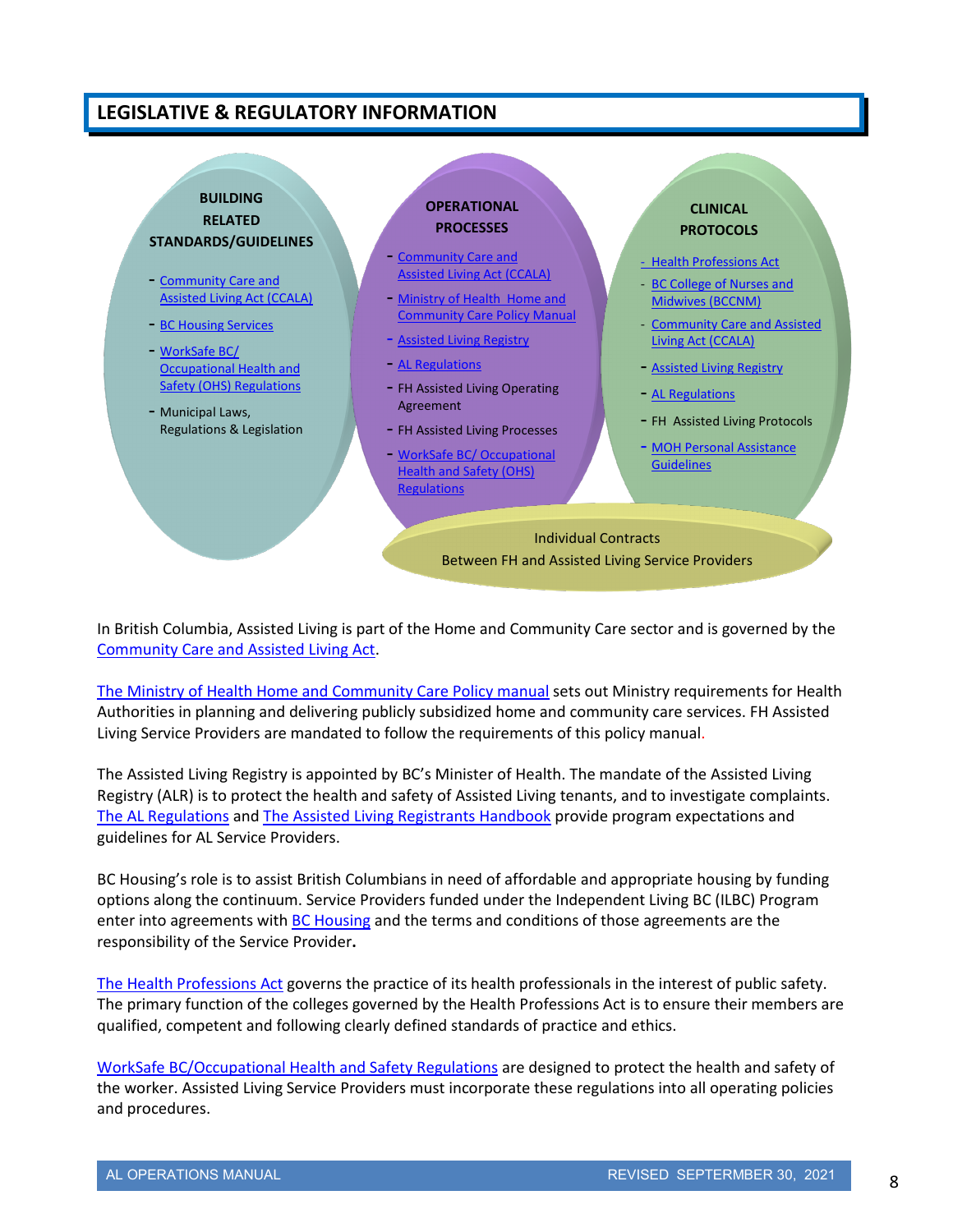# <span id="page-8-0"></span>**ASSISTED LIVING IN THE FRASER HEALTH AUTHORITY**

#### <span id="page-8-1"></span>**PROGRAM HISTORY**

The province of BC facilitated the development of the Independent Living BC (ILBC) program in 2002 as a partnership between the Canadian Housing and Mortgage Corp (CMHC), BC Housing, and Provincial Health Authorities. It was intended as a strategy to improve the continuum of housing and care options for British Columbia's seniors and persons with disabilities (the "Tenants"). ILBC is a subsidized assisted living program providing self-contained accommodation combined with support, hospitality services and personal care services that facilitate individuals to remain as independent as long as possible.

BC Housing and Fraser Health enter into multi-year agreements with the selected private sector or non-profit Assisted Living Service Providers (the "AL Service Providers"). BC Housing is responsible to provide shelter subsidies and sometimes hospitality funding which will make up the difference between the tenant's contribution, 70% of their after tax income, and the price of accommodation and services as agreed upon by the AL Service Providers, BC Housing, and Fraser Health. Fraser Health is responsible for subsidizing care and sometimes hospitality services for the AL tenants. The tenants will be identified by Fraser Health for activation into Assisted Living.

As of 2020 there are approximately 4310 Senior's affordable Health Authority Funded Assisted Living suites across the province. Currently there are about 1340 suites in the Fraser Health Authority.

While a prime target of Independent Living BC is people 75 years of age and older, environments designed specifically for other groups of individuals such as young people with disabilities have been developed.

#### <span id="page-8-2"></span>**PROGRAM APPROACH**

The Assisted Living (AL) philosophy redefines what a care environment can be, and, *how* care is provided. The program goal is to create a warm, homelike environment designed to maximize the principles of selfdirection, choice, dignity, privacy, independence, and individuality, involving not only the tenant, but also their family and friends, if the tenant desires.

Using a client-centered philosophy of care, the AL program approach is designed to meet clients' desires to maintain their independence and remain active in decision making concerning their own welfare using a coordinated and collaborative approach to service delivery.

High quality care is an expectation at all FH Assisted Living sites to ensure clinical, cultural and ethical standards, and the spiritual needs of the tenant have been considered; be consistent with tenant wishes and needs; and ensure freedom from avoidable distress and suffering. The provision of high quality care is an ongoing process that requires continuous effort to ensure that the best available evidence-based practice guidelines are integrated into all program standards and procedures.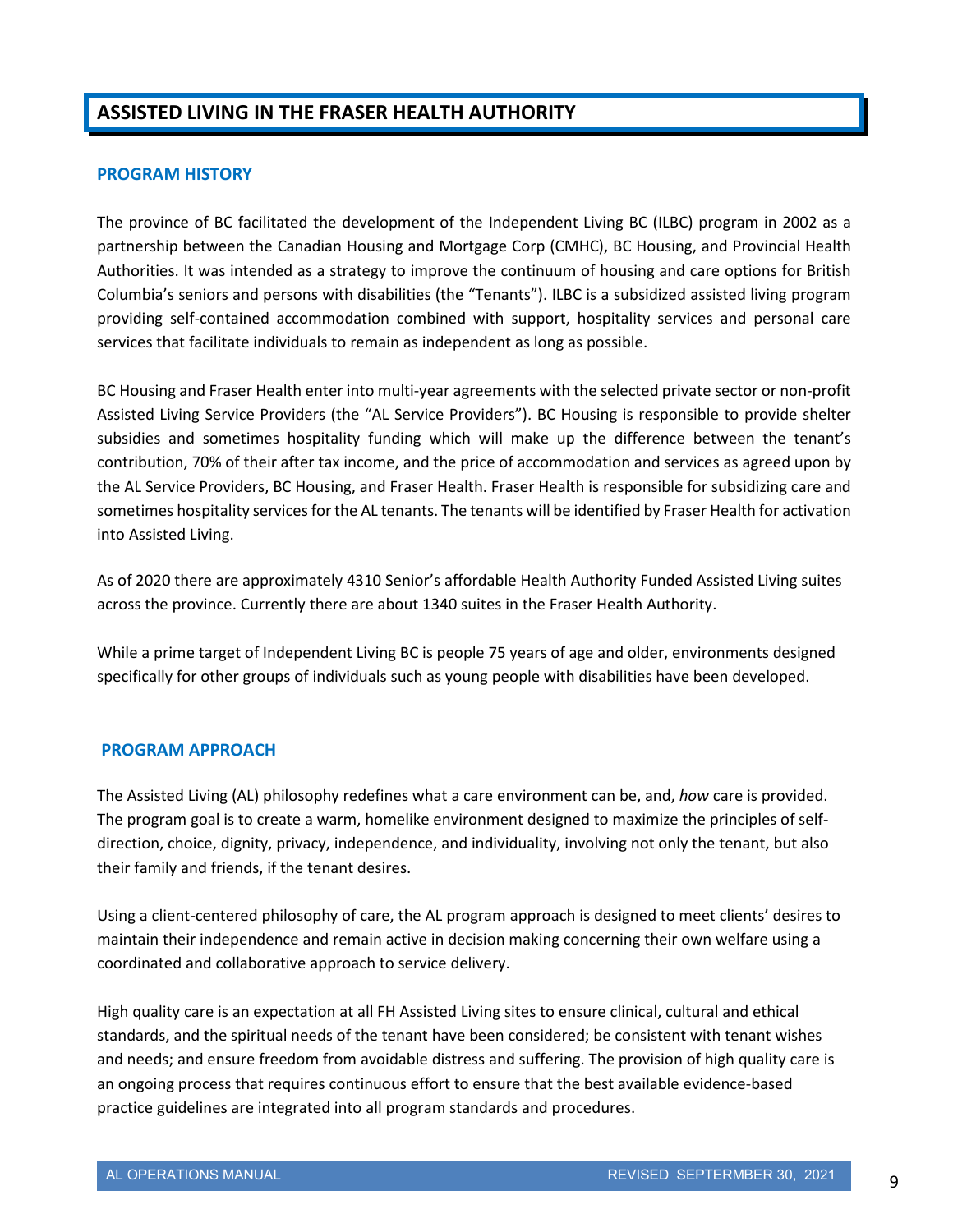# <span id="page-9-0"></span>**PROGRAM MODEL & SERVICES**

The Assisted Living model is a semi-independent form of housing that combines rental accommodation, accessible to older adults and persons with disabilities of varying income levels, personal care and support services to enable tenants to maintain an optimal level of independence.

By definition, Assisted Living must include the following three components:

- 1. A private housing unit with a lockable door;
- 2. Hospitality services (meals, housekeeping, laundry, social and recreational activities and 24 hour emergency response) and;
- 3. Assisted Living services provided by or through the Assisted Living Service Provider.

The component that differentiates a Registered Assisted Living site from all other "supported" housing settings is the personal care component needing to be provided by or through the operator.

Assisted Living Program requirements are detailed below and are consistent with the Operating Agreement that is made between Fraser Health and the Assisted Living Service Provider. Assisted Living Service Providers are responsible for providing the following:

#### **1. RENTAL ACCOMODATION**

Rental accommodation to include affordable, private, lockable, unfurnished studio or one bedroom suite with kitchenette and ensuite bathroom. Common dining and socializing spaces are also provided.

#### **2. HOSPITALITY SERVICES**

#### **Meals/Snacks**

- A communal meal service program that offers tenants two nutritious meals per day and includes the opportunity for choice of meal times and variety of menu items in accordance with the preferences of the tenants.
- Provision for snacks and beverages throughout the day.
- Menu plans will be reviewed and approved by a Registered Dietician as per the regulations and will meet the Canada Food guidelines.
- Routine modifications to the regular menu plan so that diets provided respond to tenant special or therapeutic requirements and preparation to accommodate chewing and swallowing abilities.
- The AL Service Provider will ensure all staff handling or serving food have completed food safety training.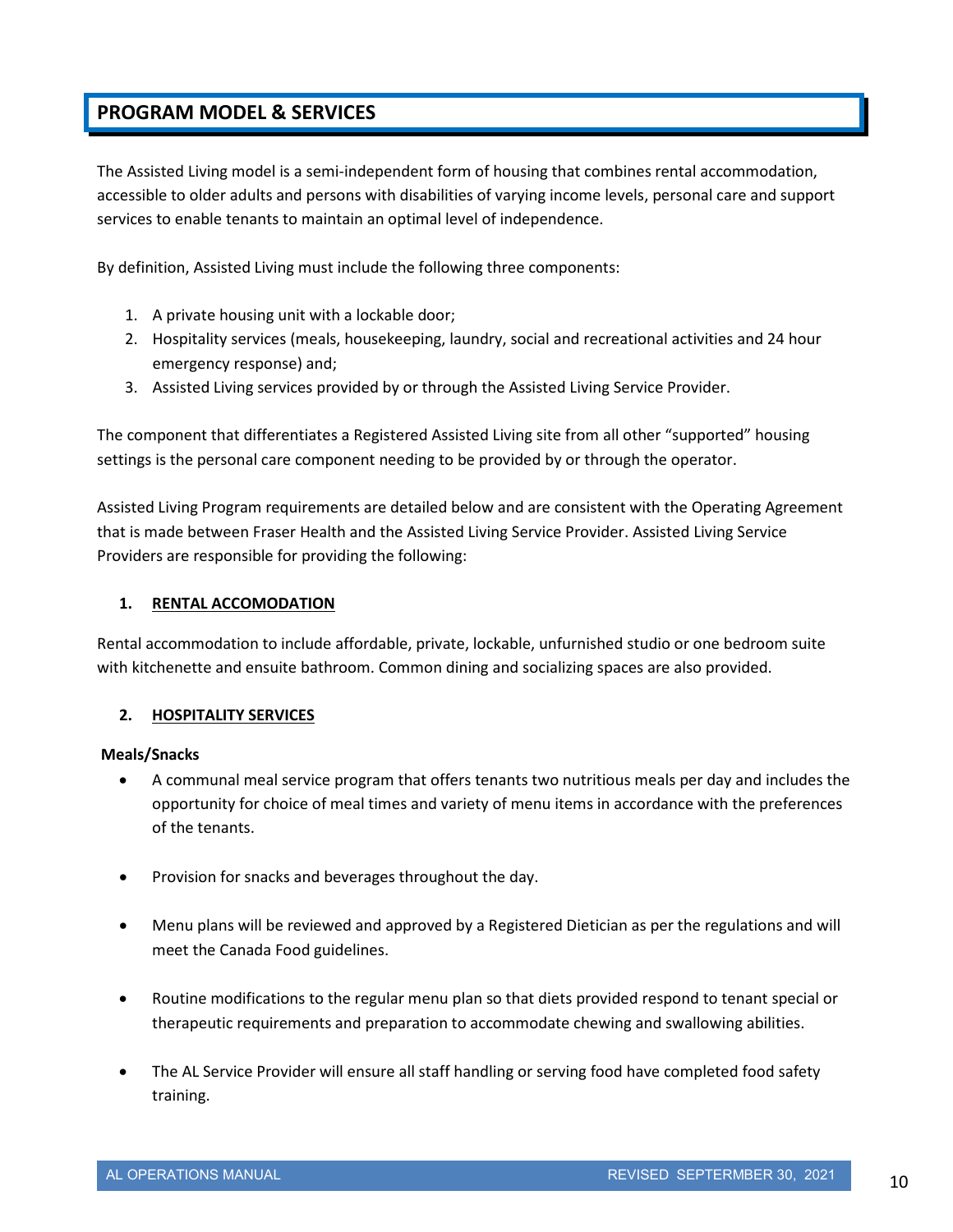#### **Cleaning**

- Daily cleaning and tidying of common areas.
- Weekly housekeeping services provided within each tenant's unit (vacuum, clean bathroom and kitchen).

#### **Laundry**

- Weekly laundry for tenant bed linens and towels.
- Laundry of tenants' personal clothing, if determined by the FH AL Clinician to form part of the AL Service Plan. This includes laundry of linens more frequently than indicated above as required, due to incontinence or other health issues.
- Tenants' use of washer/dryer.

#### **Social/Recreational Activities**

• Social recreational and therapeutic programs and opportunities to assist in fulfilling the recreational, intellectual and emotional needs of tenants. e.g., card night, lectures, or outings to community settings, etc.

#### **Security**

• At minimum, a 24-hour, 7 days per week emergency response system (wireless preferred), that alerts on-site personnel qualified to provide care services to attend to a tenant requiring assistance.

#### **3. ASSISTED LIVING SERVICES**

The AL Service Provider needs to offer at least one assisted living service to meet the requirements of an AL residence as defined by the Assisted Living Regulations. In Fraser Health, as outlined in the Operating Agreement, the following 2 assisted living services must be provided: ADLs/IADLs and medication support.

The following table outlines Assisted Living Services as specified by the AL Regulations and how these services are operationalized in the FHA Assisted Living program.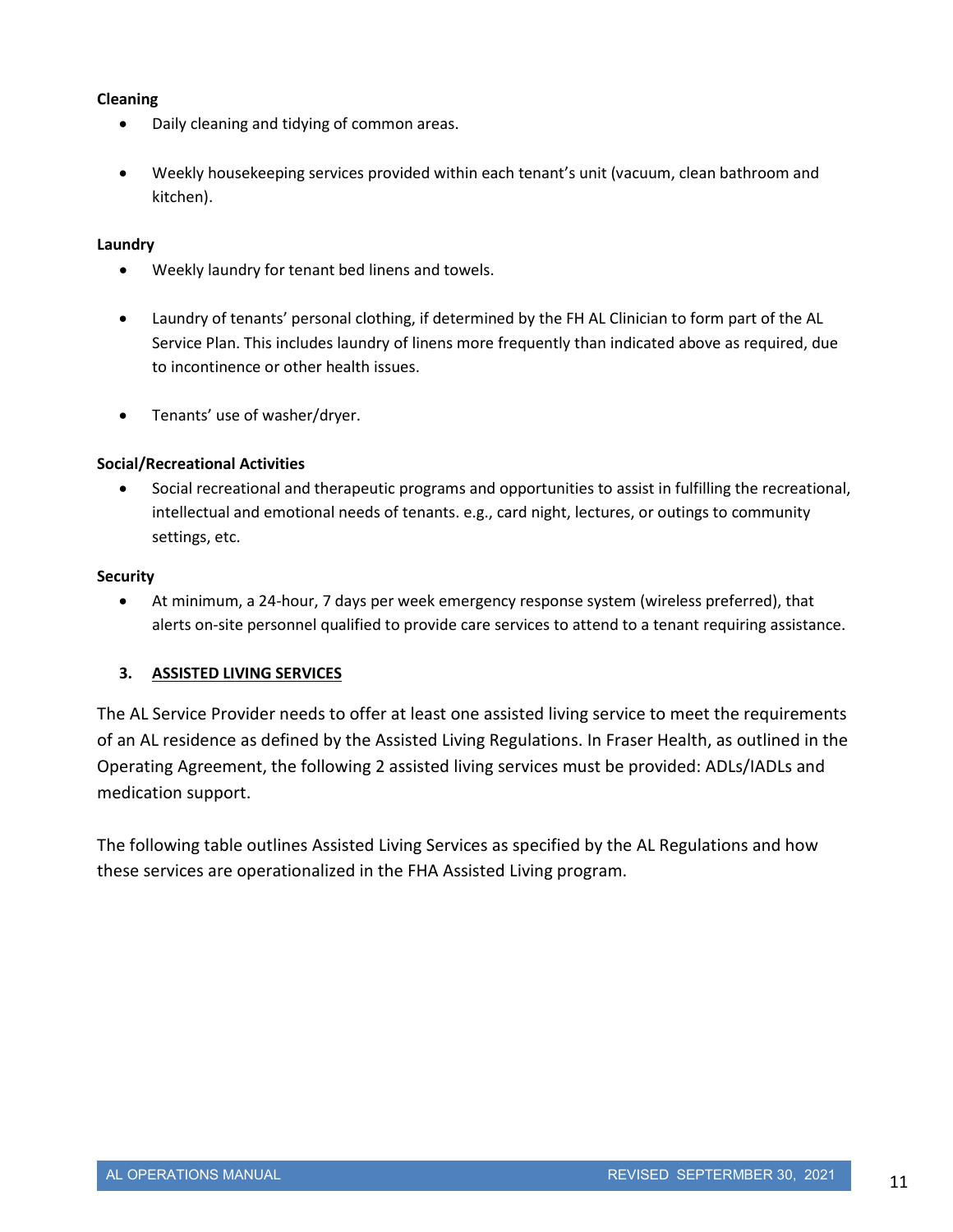# **ASSISTED LIVING SERVICES DEFINED**

| <b>Assisted Living Regulations</b>                                                                                                                                                                                                                                                                                                        | <b>Operationalized in FHA</b>                                                                                                                                                                                                                                                                                                                                                                                                                                                                                                                                                                                                                                                                                                    |
|-------------------------------------------------------------------------------------------------------------------------------------------------------------------------------------------------------------------------------------------------------------------------------------------------------------------------------------------|----------------------------------------------------------------------------------------------------------------------------------------------------------------------------------------------------------------------------------------------------------------------------------------------------------------------------------------------------------------------------------------------------------------------------------------------------------------------------------------------------------------------------------------------------------------------------------------------------------------------------------------------------------------------------------------------------------------------------------|
| <b>Support with Activities of Daily Living</b><br>Provide assistance with the activities of daily living,<br>such as:<br>Eating, meals and snacks;<br>Mobility;<br>Dressing;<br>Grooming; and<br>Bathing or personal hygiene                                                                                                              | <b>Assistance with Activities of Daily Living</b><br>Activities of Daily Living (ADLs) and Instrumental Activities<br>of Daily Living (IADLs) include, but are not limited to:<br>bathing, dressing, grooming, transferring (may include the<br>use of mechanical lift or other transfer assist device), skin<br>care, mouth care, feeding assistance, toileting,<br>incontinence management, medication<br>reminder/assistance, and home management tasks.                                                                                                                                                                                                                                                                      |
| <b>Assistance with Managing Medication</b><br>Medication support can include:<br>Receiving a tenant's medication from a pharmacy<br>٠<br>of the tenant's choice;<br>Storing medication safely on behalf of tenants;<br>Distributing medication to tenants from the place<br>where it is kept; and<br>Administering medication to tenants. | <b>Assistance with Managing Medications</b><br>Medication administration, monitoring, safe storage<br>$\bullet$<br>and distribution of medication.<br>Identification of a primary pharmacy dedicated to<br>medication reviews, standard labelling (including<br>hazardous drugs), storage, delivery, and disposal of<br>medications. ** Recognizing the AL Regulations state<br>tenant's do have the right to select their own<br>pharmacy if desired.<br>The LPN, with demonstrated medication competency,<br>is responsible for medication administration oversight.<br>All ALW's are required to have appropriate education<br>and training in safe medication delivery skills and<br>demonstrated competency in these tasks. |
| Safekeeping of Money and Other Personal Property<br>Keep money and other personal property of<br>tenants safe, as per their requests.                                                                                                                                                                                                     | <b>Assistance with Safekeeping of Money &amp; Other Personal</b><br>Property<br>The AL Provider and/or FH AL Community Health<br>٠<br>Professional will work with the tenant to have support<br>in place such as a family member or friend, Enduring<br>Power of Attorney, The Bloom Group, Public Guardian<br>& Trustee of BC, etc. to organize the safekeeping of<br>tenant's money and other personal property.                                                                                                                                                                                                                                                                                                               |
| <b>Therapeutic Diets Support</b><br>Provide a therapeutic diet for tenants who<br>require it, in consultation with an appropriate<br>health professional, such as a doctor, nurse<br>practitioner or dietician.                                                                                                                           | <b>Assistance with Managing Therapeutic Diets Support</b><br>In collaboration with the AL site and the appropriate<br>٠<br>health professional, the tenant's therapeutic diet will<br>be supported by a FH Community Health Professional                                                                                                                                                                                                                                                                                                                                                                                                                                                                                         |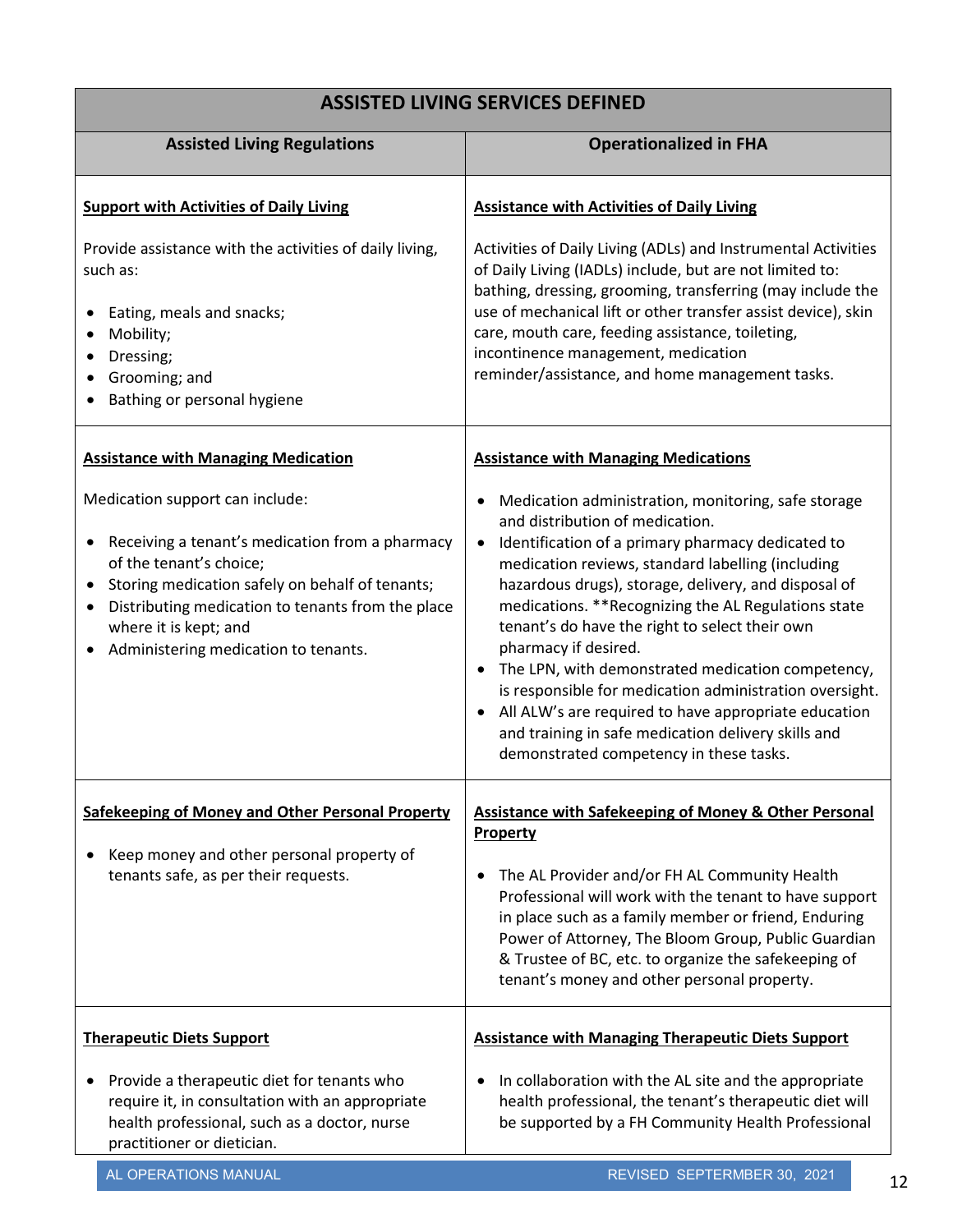| Ensure an individual dietary plan is developed and<br>provided and gives instructions to staff about<br>how to modify meals, drinks or snacks.<br>Support a tenant in following their therapeutic<br>diet.                                                                                                              | on a case by case basis, as the tenant is assessed for<br>this need.<br>** Therapeutic diets differ from specialized diets such<br>as diabetic, vegan, vegetarian, etc. A therapeutic diet<br>is a modification of nutrients, texture, food allergies or<br>food intolerances.                                                                                                                                                                                                                                                                                                                                                                                                       |
|-------------------------------------------------------------------------------------------------------------------------------------------------------------------------------------------------------------------------------------------------------------------------------------------------------------------------|--------------------------------------------------------------------------------------------------------------------------------------------------------------------------------------------------------------------------------------------------------------------------------------------------------------------------------------------------------------------------------------------------------------------------------------------------------------------------------------------------------------------------------------------------------------------------------------------------------------------------------------------------------------------------------------|
|                                                                                                                                                                                                                                                                                                                         |                                                                                                                                                                                                                                                                                                                                                                                                                                                                                                                                                                                                                                                                                      |
| <b>Behaviour Management Support</b>                                                                                                                                                                                                                                                                                     | <b>Assistance with Behaviour Management Support</b>                                                                                                                                                                                                                                                                                                                                                                                                                                                                                                                                                                                                                                  |
| • Work with an appropriate health professional to<br>first assess the tenant's needs and capabilities.<br>Develop a behaviour management plan and<br>revise it as needed, in consultation with the<br>health professional who assessed the tenant.<br>Support a tenant in following their behaviour<br>management plan. | FH provides behaviour support education modules to<br>the AL Provider staff. Care plan templates have been<br>developed to assist with behaviour management in<br>AL.<br>In consultation with the FH professional, the AL<br>$\bullet$<br>Provider and, as appropriate, the tenant will develop,<br>implement, monitor and revise the behaviour support<br>plan as needed.<br>• In some cases, additional behaviour support may be<br>available from other FH community programs; e.g.<br>Acquired Brain Injury Program and Mental Health &<br>Substance Use.<br>In very specific cases, FH may provide additional<br>support from an external program; e.g. behavioural<br>analyst. |
| <b>Programming (or Psychosocial) Support</b>                                                                                                                                                                                                                                                                            | <b>Assistance with Programming (or Psychosocial) Support</b>                                                                                                                                                                                                                                                                                                                                                                                                                                                                                                                                                                                                                         |
|                                                                                                                                                                                                                                                                                                                         |                                                                                                                                                                                                                                                                                                                                                                                                                                                                                                                                                                                                                                                                                      |
| Establish what programming is needed and provide<br>this programming to one or more tenants to<br>promote:                                                                                                                                                                                                              | Therapeutic recreation activities are designed to<br>$\bullet$<br>support the physical, cognitive, social, and emotional<br>wellbeing of the tenant. The activities are goal driven<br>and can be tenant or group specific. The activities are                                                                                                                                                                                                                                                                                                                                                                                                                                       |
| Basic living skills, including communication,<br>$\bullet$<br>interpersonal and planning skills;<br>Wellness management; and                                                                                                                                                                                            | often designed by a recreation therapist on site and in<br>consultation with an appropriate health professional<br>as needed.                                                                                                                                                                                                                                                                                                                                                                                                                                                                                                                                                        |
| Community integration and engagement.                                                                                                                                                                                                                                                                                   | Provision of safety oversight and intervention as<br>٠<br>required.                                                                                                                                                                                                                                                                                                                                                                                                                                                                                                                                                                                                                  |

Personal care provided by operators in publicly subsidized Assisted Living sites must follow the [Personal Assistance Guidelines set by the BC Ministry of Health](http://www.health.gov.bc.ca/library/publications/year/2008/Personal_Assistance_Guidelines.pdf) with respect to the assignment and delegation of professional tasks to Unregulated Care Providers, in addition to the incorporation of all related FH Clinical Protocols and Operational Processes.

Any additional AL services provided by a site will do so with the knowledge and collaborative support of FH.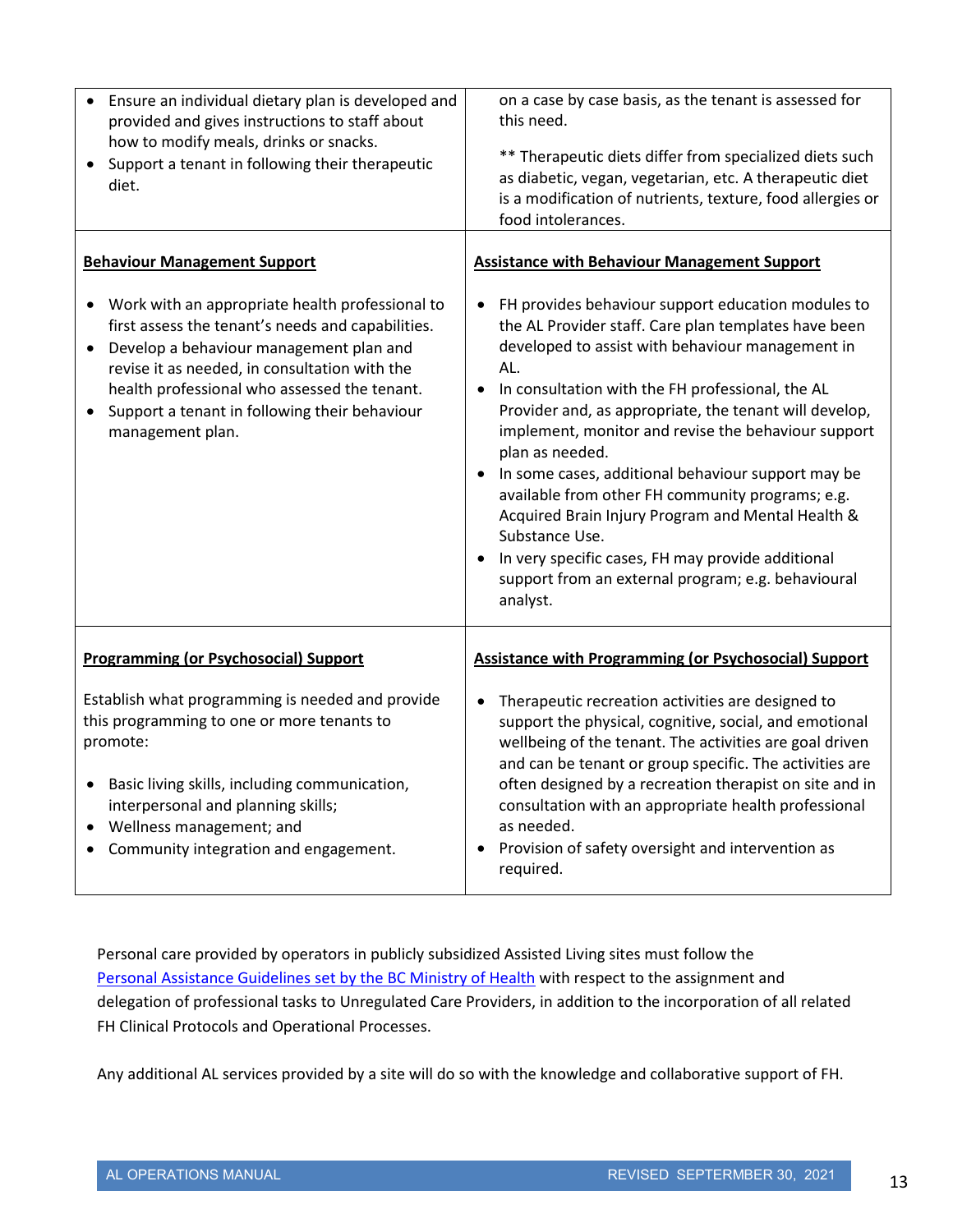# <span id="page-13-0"></span>**THE ASSISTED LIVING SERVICE DELIVERY PARTNERSHIP**

Assisted Living sites could not exist within Fraser Health Authority without partnerships between FH and Assisted Living Service Providers. This spirit of partnership and collaboration extends into the Assisted Living sites, where all members of the team, including tenants, have a role to play in the provision of care and support.

Fundamental to the success of this collaborative relationship is a shared commitment to excellence, mutual respect and open communication.

#### <span id="page-13-1"></span>**CONTRACTUAL AGREEMENTS**

#### **Operating Agreement**

AL Service Providers must sign a contract with the Fraser Health Authority. Generally, these contracts specify services, payment, access to information and reporting, as well as some information relating to the criteria that Assisted Living Service Providers are expected to meet consistently related to policies, processes and protocols.

Ministry policies and the FH Assisted Living Operating Agreement are updated from time to time. Service Providers are responsible for the implementation of ongoing changes outlined in contract agreements or amendments.

The Service Provider is responsible for providing the services, defined in the Assisted Living Operating Agreement, to eligible persons referred by the Health Authority to the Service Provider in accordance with the service standards set out in the Agreement.

#### **KEY AGREEMENT SCHEDULES**

| <b>Schedule A</b> | <b>Hospitality Services and Care Services</b> |
|-------------------|-----------------------------------------------|
| <b>Schedule B</b> | <b>Funding and Reporting Requirements</b>     |
| <b>Schedule C</b> | <b>Performance Outcomes</b>                   |
| <b>Schedule D</b> | <b>Insurance Requirements</b>                 |
| <b>Schedule E</b> | <b>Privacy Schedule</b>                       |
| <b>Schedule F</b> | <b>Subcontractor Schedule</b>                 |
| <b>Schedule G</b> | <b>Non-Profit Denominational Amendment</b>    |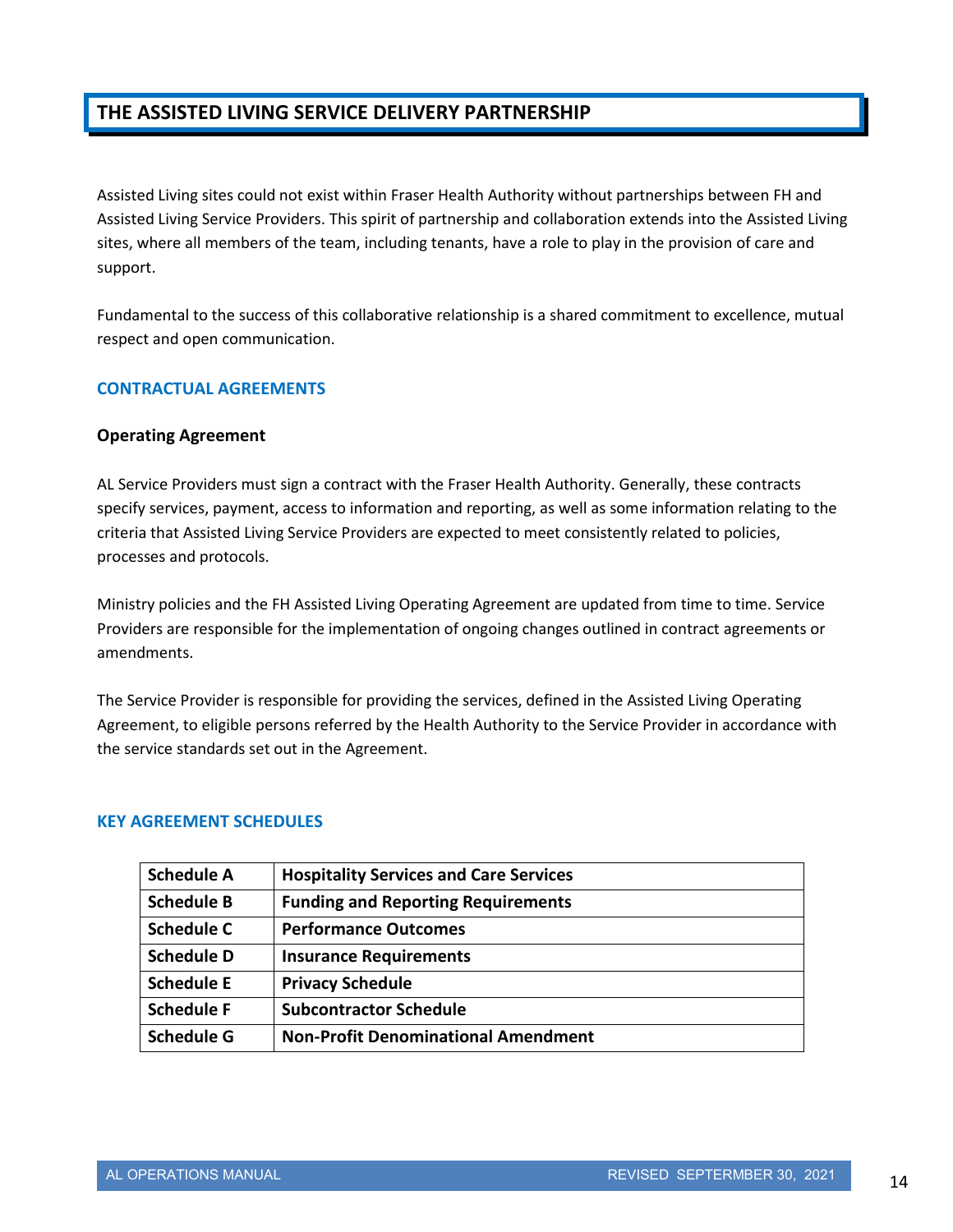#### **The Residency Agreement**

AL Service Providers may accept a person as a tenant by making a written Residency Agreement that includes all applicable content set out in Schedule C of the Assisted Living Regulations. Prior to moving into the AL site, the Residency Agreement is signed by all tenants (or the tenant's personal representative) and the manager or a person authorized to sign on behalf of the Assisted Living Service Provider and a copy provided to the tenant.

As per the Assisted Living Regulations, the Residency Agreement must specifically outline the circumstances under which the tenant may no longer reside in the AL residence and the criteria that will guide a decision to end the tenant's residency.

The Residency Agreement must provide detailed billing practices in the following vacancy situations:

- Move from AL to Long-Term Care
- Hospital admission that will not return to AL
- Transfer to another Health Authority funded AL site
- Move from AL back into the community
- Transfer to Hospice
- Death

#### <span id="page-14-0"></span>**OPERATIONAL PROCESSES AND CLINICAL PROTOCOLS IN ASSISTED LIVING**

As the provider of contractual services, each Assisted Living Service Provider must develop its own set of operational policies and procedures. In addition to outlining the operational and clinical expectations of the AL site, these tools should incorporate The Assisted Living Registry's expectations as stated in the AL Regulations, WorkSafe BC/Occupational Health and Safety Regulations and any municipal laws and regulations.

Directing Assisted Living Operations within FH are key operational documents that outline program expectations of Assisted Living service delivery. Service Providers are required to incorporate these expectations into their own policies and guidelines.

A complete listing of all relevant FH Operational Processes and Clinical Protocols are listed in the Appendices of this Operations Manual. The Assisted Living processes, protocols and education tools are also available to Service Providers on the *FH AL Extranet*.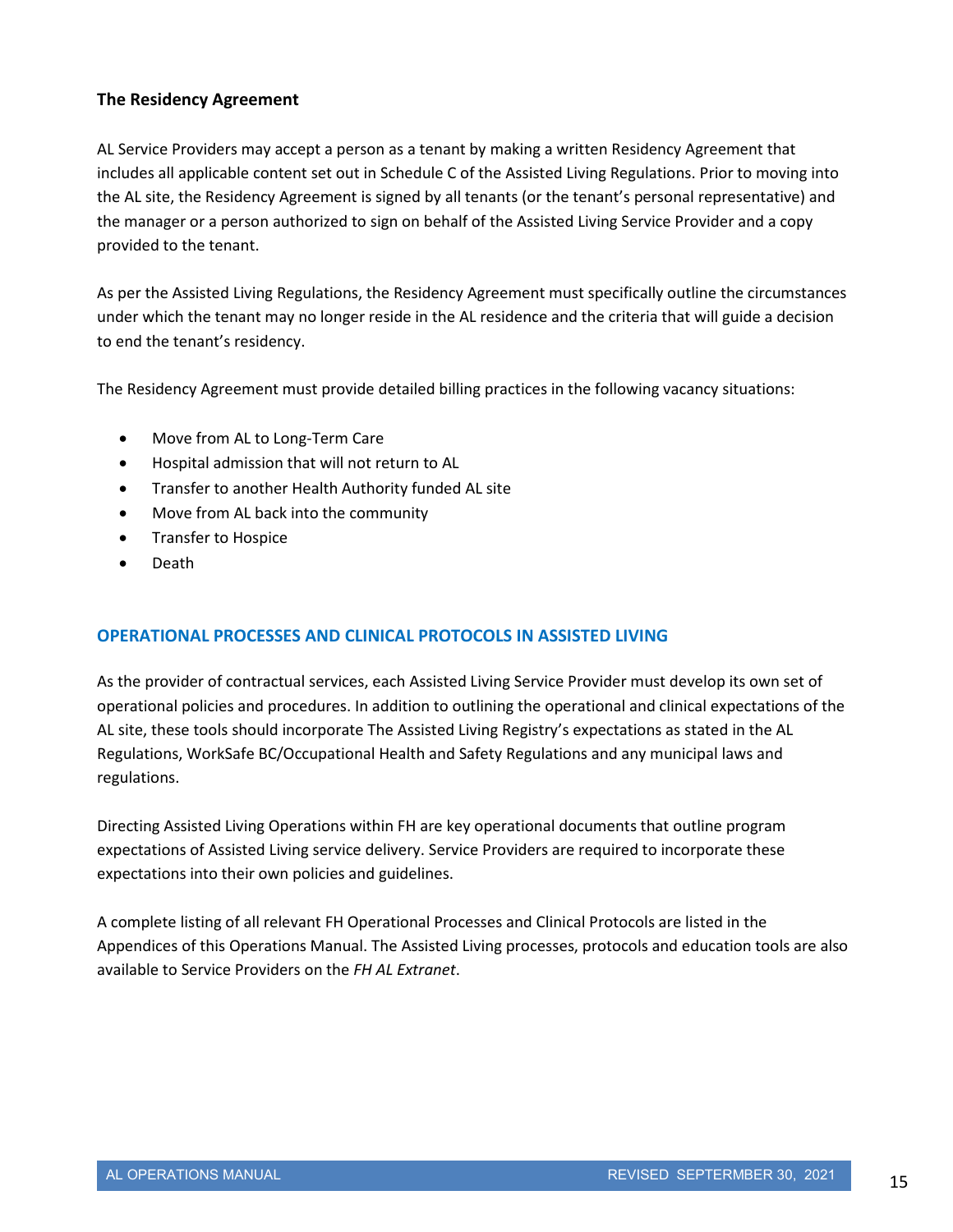#### <span id="page-15-0"></span>**AREAS OF RESPONSIBILITY IN THE SERVCIE DELIVERY PARTNERSHIP**

While FH and its AL Service Providers work together to maintain a high level of service, within the partnership there are specific areas of responsibility for both FH staff and the AL Service Provider staff which are outlined in the table below.

| <b>Task</b>                                                 | <b>Fraser Health Staff</b>                                                                                                                                                                                                                                                                                                                                                                                      | <b>Assisted Living Service Provider</b>                                                                                                                                                                                                                                                                                                                                                                                                                                                                                                                                                                                                |
|-------------------------------------------------------------|-----------------------------------------------------------------------------------------------------------------------------------------------------------------------------------------------------------------------------------------------------------------------------------------------------------------------------------------------------------------------------------------------------------------|----------------------------------------------------------------------------------------------------------------------------------------------------------------------------------------------------------------------------------------------------------------------------------------------------------------------------------------------------------------------------------------------------------------------------------------------------------------------------------------------------------------------------------------------------------------------------------------------------------------------------------------|
| <b>General Role</b><br><b>Description</b>                   | Organize and manage health professional<br>staff to provide consultation and support to<br>tenants in AL.<br>Provide ongoing Case Management (CM) for<br>AL tenants.<br>Provide funding based on an Operating<br>Agreement with the Assisted Living Service<br>Provider to provide approved services.<br>Develops all policies and procedures to<br>direct the assessment and service<br>authorization process. | Provides rental accommodation.<br>$\bullet$<br>Organize, manage, and provides all personal<br>$\bullet$<br>support, health support, a full range of hospitality<br>services including meals, housekeeping, and<br>social/recreational programs.<br>Keeping a "watchful eye" over tenants.<br>$\bullet$<br>Establishes internal policies and procedures to<br>$\bullet$<br>guide the service delivery.<br>Hires and manages AL staff.<br>$\bullet$<br>Manages all aspects of the building.<br>$\bullet$<br>Receives funding from FH through an Operating<br>$\bullet$<br>Agreement to provide approved services required<br>by tenants. |
| <b>Determination of</b><br><b>Client Suitability</b>        | Referring Community Health Professional<br>makes assessment and submits to Access &<br>Care Team who determines suitability and<br>client classification for funding purposes.                                                                                                                                                                                                                                  | Involvement begins after initial suitability is<br>$\bullet$<br>determined by referring Community Health<br>Professional.                                                                                                                                                                                                                                                                                                                                                                                                                                                                                                              |
| <b>Approval of</b><br><b>Suitable Clients</b><br>to Move-in | FH AL Clinician identifies urgency of client<br>need, in accordance with FH criteria.<br>Joint review and approval with AL Service<br>$\bullet$<br>Provider of suitable clients to move-in.                                                                                                                                                                                                                     | Joint review and approval with FH AL Clinician of<br>$\bullet$<br>client site suitability.                                                                                                                                                                                                                                                                                                                                                                                                                                                                                                                                             |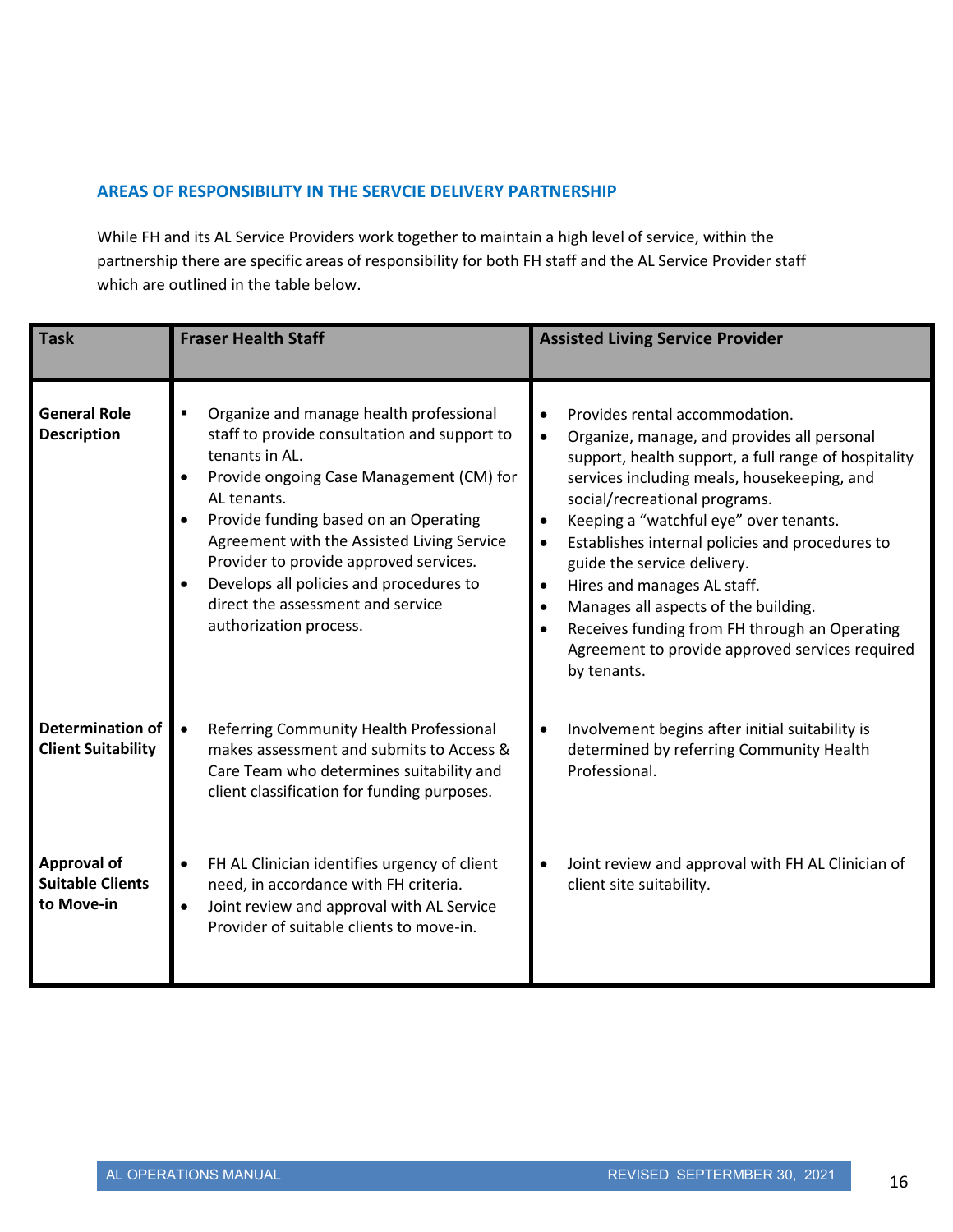| Development of<br><b>Personal Service</b><br><b>Plans</b>       | FH AL Clinician meets with tenant to<br>determine what personal and health services<br>will be required.<br>Authorizes the funding to provide agreed<br>upon services.                                              | Provides prospective tenant a site tour.<br>$\bullet$<br>Meets with tenant to review all hospitality services<br>$\bullet$<br>the tenant will receive in addition to authorized<br>services as per the AL Service Plan created by the<br>FH AL Clinician.<br>In collaboration with the tenant, determines how<br>$\bullet$<br>services will be delivered/scheduled based on<br>tenant preferences.                                                                                                                                                                                                              |
|-----------------------------------------------------------------|---------------------------------------------------------------------------------------------------------------------------------------------------------------------------------------------------------------------|-----------------------------------------------------------------------------------------------------------------------------------------------------------------------------------------------------------------------------------------------------------------------------------------------------------------------------------------------------------------------------------------------------------------------------------------------------------------------------------------------------------------------------------------------------------------------------------------------------------------|
| <b>Changes to</b><br><b>Funded Service</b><br><b>Needs</b>      | FH AL Clinician authorizes changes to funding<br>services quarterly and as needed.                                                                                                                                  | AL staff identify changes in tenant status and<br>needs.<br>Identified changes to needs/status are discussed<br>$\bullet$<br>with FH AL Clinician.                                                                                                                                                                                                                                                                                                                                                                                                                                                              |
| <b>Task</b>                                                     | <b>Fraser Health Staff</b>                                                                                                                                                                                          | <b>Assisted Living Service Provider</b>                                                                                                                                                                                                                                                                                                                                                                                                                                                                                                                                                                         |
| <b>Personal and</b><br><b>Health Support</b><br><b>Services</b> | Completion of the professional health<br>$\bullet$<br>assessment as required for tenant's health<br>concerns or rehabilitation needs.<br>Assessment and treatments provided by FH<br>Community Health professional. | Assistance with ADL's and IADL's.<br>Emotional and social support.<br>$\bullet$<br>Provide tenant oversight. This includes a<br>$\bullet$<br>responsibility of noticing change, respecting<br>independence and decision making and<br>responding appropriately by taking immediate and<br>appropriate action to ensure tenants' health and<br>safety.<br>Assisting to maintain tenant safety while<br>respecting the terms of Negotiated Risk<br>Agreements if they exist.<br>Emergency response and assistance with both<br>scheduled and unscheduled needs 24/7.<br>Assistance with Assisted Living Services. |
| <b>Non-Health</b><br><b>Related Services</b>                    |                                                                                                                                                                                                                     | Social & leisure opportunities and programs, meal<br>service, personal laundry, housekeeping, security<br>& other services offered by the provider.                                                                                                                                                                                                                                                                                                                                                                                                                                                             |

#### <span id="page-16-0"></span>**THE UNIQUE ROLE OF FRASER HEALTH IN THE ASSISTED LIVING PARTNERSHIP**

#### **Provide Operational Funding**

FH provides operating funds to Assisted Living sites for designated core staffing and operating costs.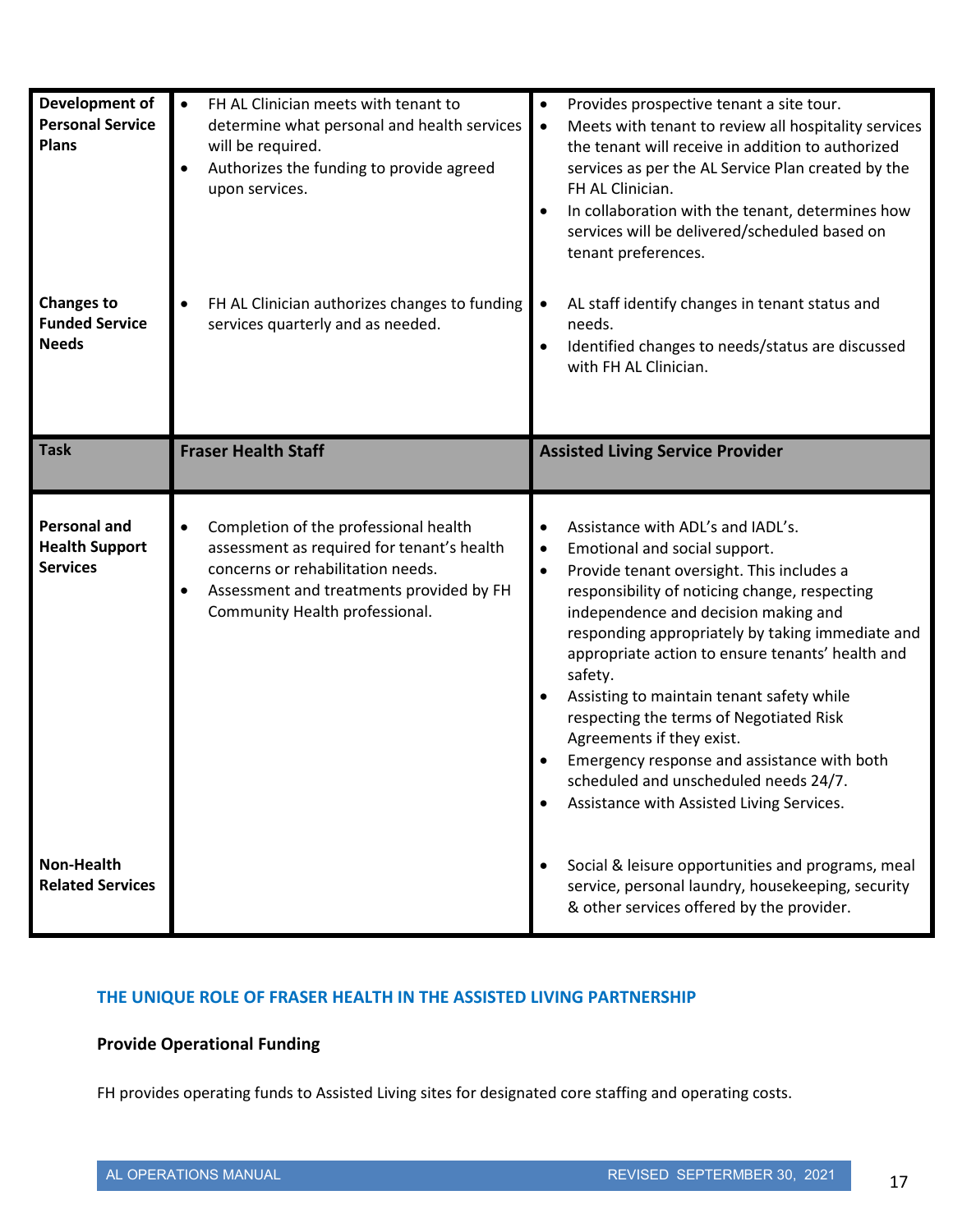Prior to opening, or during contract renewal, the Service Provider and its applicable funding partners (Fraser Health &/or BC Housing) confirm the individual site's specific funding model. All tenants are required to contribute to the cost of accommodation and hospitality services. Depending on a tenant's gross income, they may be required to contribute to the cost of care services.

Site specific details of funding and reporting for services rendered is outlined in Schedule B of the individual Service Provider's Assisted Living Operating Agreement.

#### **Establish Staffing Guidelines**

FH, in collaboration with the Assisted Living Service Provider, establish guidelines pertaining to staff/tenant ratios, staffing coverage, required staff positions and qualifications, as part of the funding process. These guidelines and expectations are detailed in the Assisted Living Service Providers individual Operating Agreement.

#### **Manage Activation to Assisted Living Sites**

Within FH there are established infrastructure and procedures for managing access and admissions to Assisted Living sites.

Potential tenants are placed on the list in chronological order however; the Access, Care and Transition (ACT) team may utilize additional information to prioritize clients in order of urgency.

Suitability for client access is based on the [Ministry of Health's Service Needs Determination Policy \(5.B.1\)](https://www2.gov.bc.ca/gov/content/health/accessing-health-care/home-community-care/accountability/policy-and-standards/home-and-community-care-policy-manual) in the Home and Community Care Policy Manual. This process involves the completion of a standardized assessment tool and determination of suitability based on set criteria.

The management of the access process will support client choice but also ensure the functional and operational needs of the Assisted Living program are met. Any decision to cap access is made in consultation with the MOH and the appropriate FH Director(s).

#### **Resource Utilization**

The FH Assisted Living Program is committed to supporting Assisted Living tenants with the appropriate resources at the appropriate times. Examples of this include:

#### **1. Supportive Funding**

FH strives to support tenants to remain in Assisted Living for as long as appropriate to do so. Access to Assisted Living Supportive Funding provides enhanced personal care staffing for eligible tenants for a specific and time limited period that cannot be accommodated within existing staff resources. The *Supportive Funding in AL Clinical Guideline and Process* details the expectations and guidelines to access this support resource.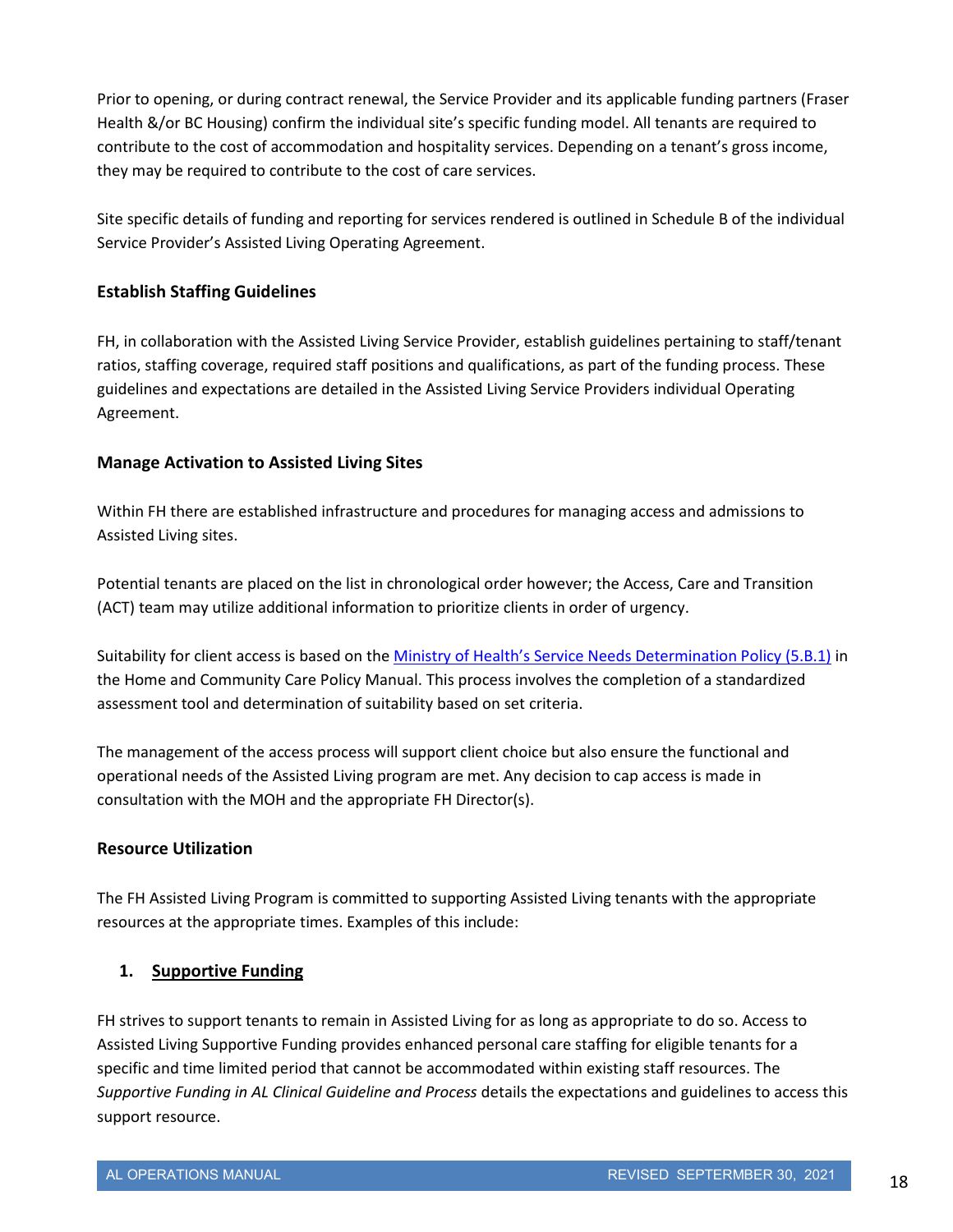#### **2. Other Community Health Professionals**

AL tenants may be referred to other Health Professionals of the Community Care team by the FH Assisted Living Clinician. Their role would be to act as a consultative resource and provide support to AL staff regarding the individual's needs. When appropriate, they would authorize and/or organize for tenant specific equipment and supplies.

#### **3. Support to Assisted Living Service Providers**

FH is committed to ensuring that Assisted Living Service Providers are successful in providing high quality services to their tenants by providing program and educational resource support, i.e. Chronic Illness Management, Palliative Approach to Care, Behaviour support, Lifts, and Safe Client Handling programs. All educational resources, tools, Operational Processes and Clinical Protocols are listed in the Appendices of this manual and can be accessed via the *FH AL Extranet*.

#### <span id="page-18-0"></span>**THE UNIQUE ROLE OF THE SERVICE PROVIDER IN THE ASSISTED LIVING PARTNERSHIP**

#### **Integrate into the Health Care System**

FH's Assisted Living Service Providers are an integral part of the delivery of services to the community. In order to ensure regional consistency, Assisted Living Service Providers participate in a variety of ways, such as: Regional Assisted Living Service Provider meetings, AL Clinical Lead meetings, and Clinical Education sessions. In addition, AL Service Providers and FH staff will work together on joint initiatives as needed to ensure program requirements and expectations are met.

#### **Deliver Quality Care**

The Assisted Living Service Provider contributes to the goals of excellence and quality of care within Assisted Living by adopting FH's Assisted Living program operational processes and clinical protocols, participating in key educational and professional development activities, participating in Assisted Living program evaluation, and by integrating quality improvement activities into all aspects of care. Quality care in Assisted Living includes commitment to and advocacy for a caring home like environment within the AL site.

#### **Ensure Financial Responsibility**

The Assisted Living Service Providers are responsible for a thorough understanding of the funding mechanisms and financial expectations of both BCH and FH. This includes day-to-day operations that have an impact on provider finances, such as: implications for tenant move in and move out dates, vacancy losses, client contributions, unexpected housing costs, and reconciliation cycles. Specific FH expectations can be found in the Service Provider Assisted Living Operating Agreement (Schedule B) in addition to various FH processes and should be reflected accurately in quarterly financial reporting.

An Assisted Living Service Provider is responsible for the administration of FH allocated funds and for notifying the FH Assisted Living Clinician in the event of tenants who are unable to meet their rental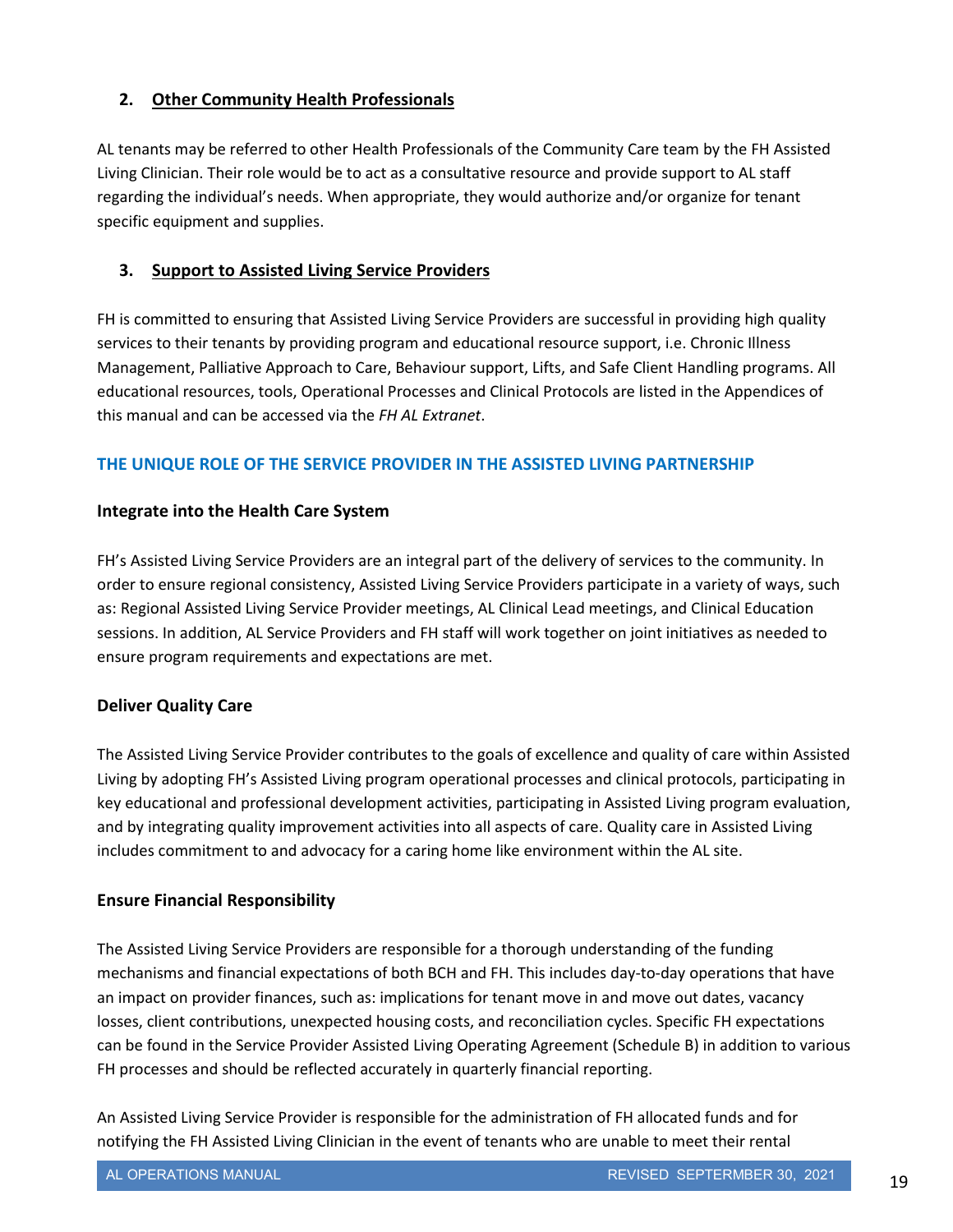agreement. Financial accountability, such as submission of an annual and quarterly budget, annual financial statement and reconciliation reports by period to FH, is required.

#### **Manage Day-to-Day Operations of the Assisted Living Site**

While FH and its Assisted Living Service Providers work together to maintain a high level of service, as the contractor, the daily operations of the site are the sole responsibility of the Assisted Living Service Provider. This includes but is not limited to:

- Hiring orienting, assessing and maintaining qualified staff, completing criminal record checks, validating licensed and non-licensed staff registrations, overseeing staff-related issues, creating a respectful safe and secure workplace. The Service Provider will notify FH management of any staffing related issues that are affecting tenant services.
- Keeping a "watchful eye" over tenants is an ongoing responsibility of Assisted Living operators and staff. Part of this responsibility includes notifying the FH Assisted Living Clinician of any modifications in tenant status such as physical, cognitive or behavioural changes.
- Reporting any issues at the AL site that are impacting day-to-day operations such a fires, floods, bedbugs.

# <span id="page-19-0"></span>**THE TENANT JOURNEY INTO ASSISTED LIVING**

The following diagram outlines the referral flow for a potential Assisted Living Tenant.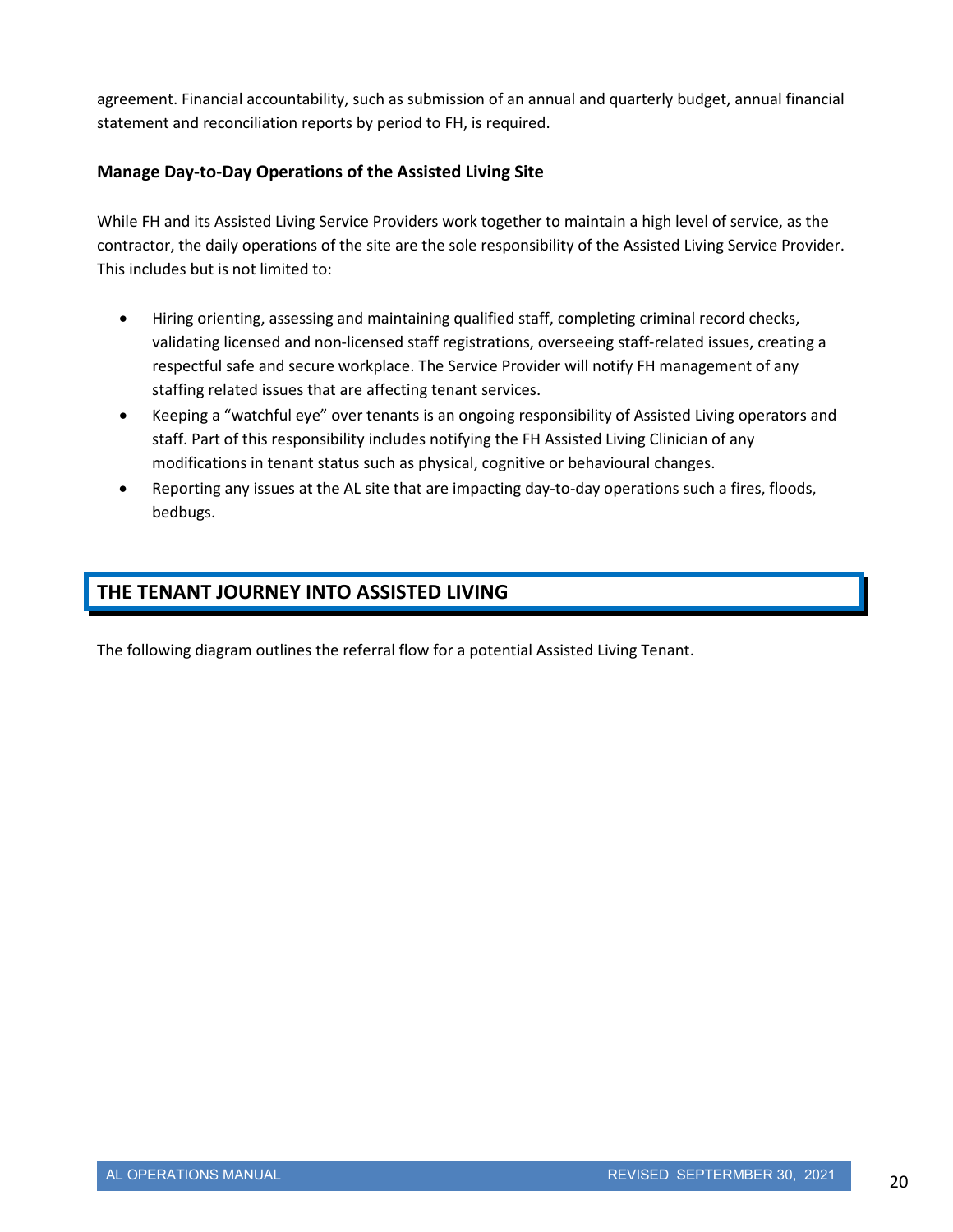

#### <span id="page-20-0"></span>**THE ACTIVATION PROCESS**

#### **Determining Suitability**

FH is responsible for determining initial access suitability based on Ministry of Health's Service Needs Determination criteria. Once FH determines that a client meets the criteria, the client chooses one site to be waitlisted for. In the meantime, the prospective tenant remains responsible for their own care (seeing a family doctor, going to appointments, etc.) and maintaining contact with the referring FH Clinician, to ensure their care needs can be safely met in Assisted Living.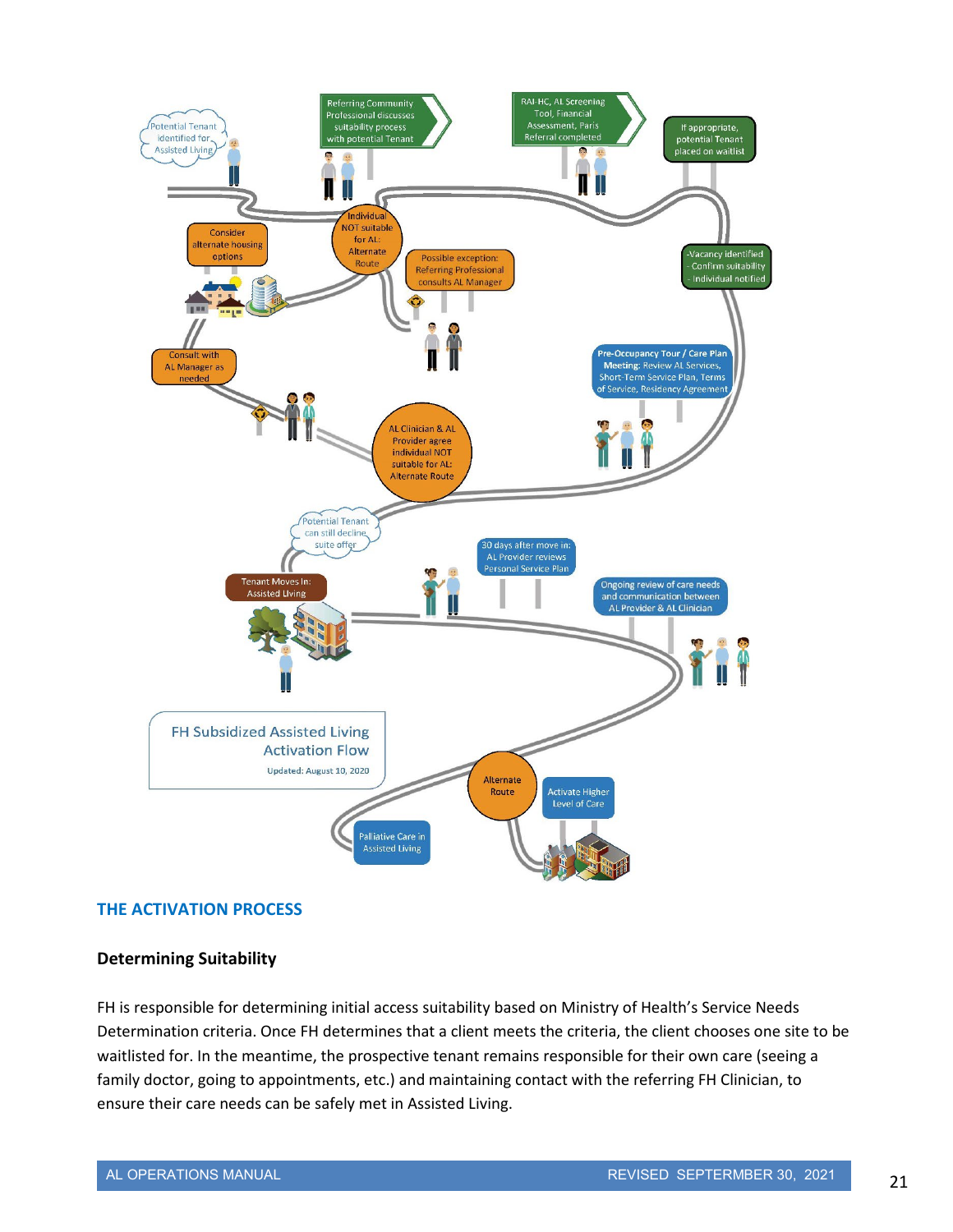The *FH Assisted Living Suitability Protocol* outlines the criteria used to determine suitability for Assisted Living in FH.

#### **Pre-admission & Care Planning**

Once a unit becomes available, or is about to be available, the Assisted Living Service Provider and the referring health professional work together to review the referral and ensure the information is current. If the assessment is more than 12 months old, the referring Clinician is responsible for updating it.

The Assisted Living Service Provider will arrange a Pre-Occupancy Tour with the prospective tenant to determine suitability for the site and to review information about AL services. In some unique situations the FH AL Clinician will also attend the Pre-Occupancy Tour.

If deemed suitable for the Assisted Living site, the Assisted Living Provider will arrange a Pre-Occupancy Care Plan Meeting with the prospective tenant and FH AL Clinician. There are several topics that must be reviewed and provided in writing to the prospective tenant which are outlined in the AL Regulations Schedule C 'Residency Agreement'. The FH AL Clinician will ensure that the Terms for Service document has been reviewed and signed by the prospective tenant, Assisted Living Service Provider and FH AL Clinician. The FH AL Clinician will complete the AL Service Plan in consultation with the prospective tenant which includes the funded services. The AL Service Provider will complete the Short Term Service Plan in consultation with the prospective tenant which includes both the authorized funded services and any additional privately-paid hospitality services. The AL Service Provider's plan will guide the provision and scheduling of all tenant services incorporating the individual's decisions about lifestyle, personal preferences, behaviours and services into the plan.

The Assisted Living Service Provider has the final approval on the suitability of a tenant for their site. In the event the prospective tenant is declined by the AL Provider the referring FH Professional will assist the individual to explore alternative housing options.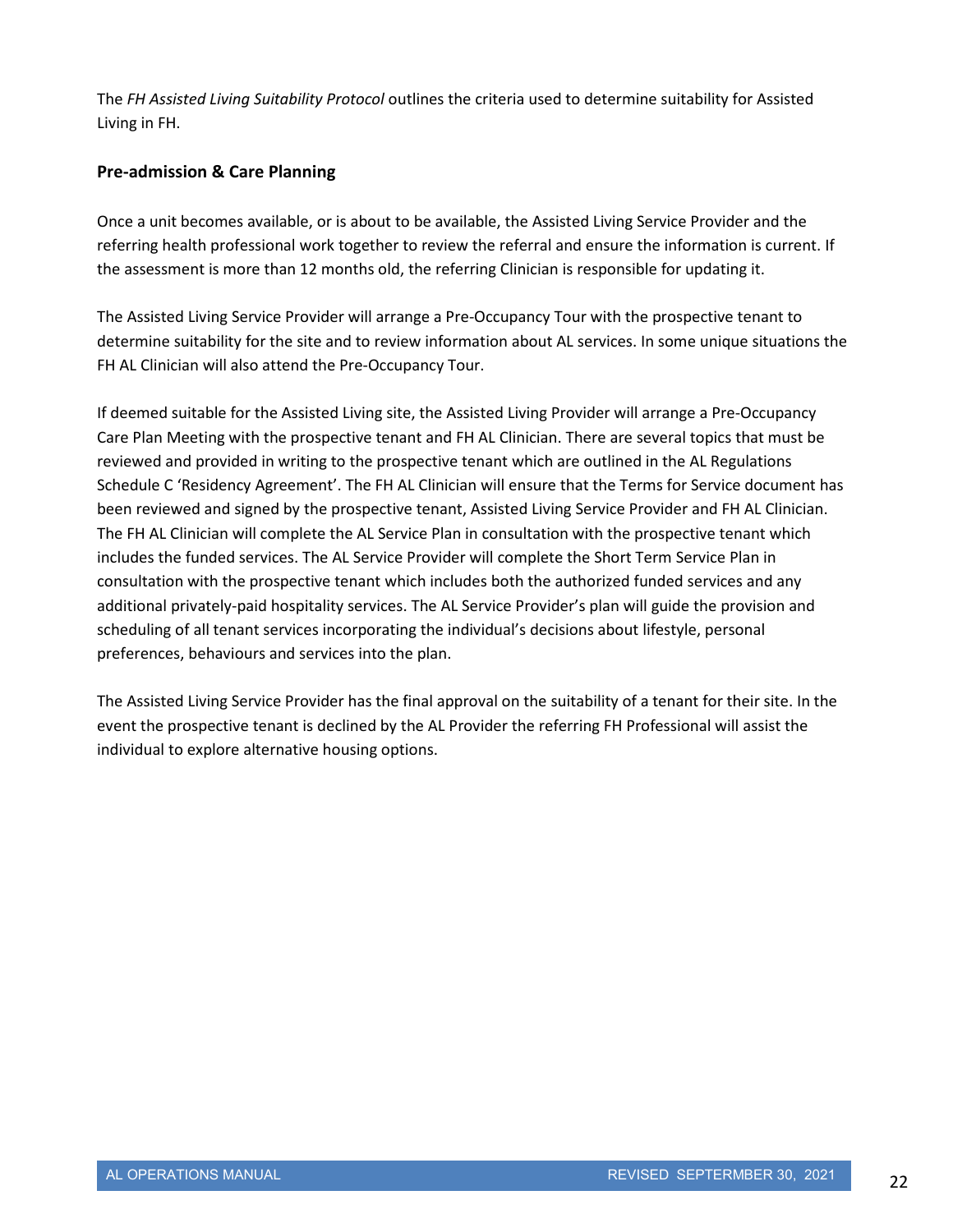#### <span id="page-22-0"></span>**THE EXIT PROCESS**

Tenant exit from Assisted Living occurs for a variety of reasons such as death, move to Long-Term Care, transfer to Acute Care, Hospice, or move back into to the Community. It is important that this process be well managed and that expectations (and roles and responsibilities) for all stakeholders are clearly communicated. AL Service Providers must document and have informed tenants of their requirements related to notice periods, charges and process for vacating the suite. *The Exit Charging Practices* document outlines the guiding principles and recommended charging practices for AL client's vacating FHA funded sites. All exits should occur in consultation with the FH AL Clinician to ensure all standards and requirements are met.

Tenants need to be able to reside safely in the Assisted Living residence. A tenant who engages or behaves in a manner that impacts the safety and or well-being of other tenants, staff, visitors or volunteers may need a transition plan to live elsewhere.

Evictions are the responsibility of the Assisted Living Service Provider and there must be a formal process in place in accordance with *FH Eviction Process.* In the event of an eviction, the FH Assisted Living program staff will collaborate with the provider to support both the provider and the tenant during the process. It is the FH AL Program that is responsible to ensure vulnerable tenants are supported appropriately after the eviction from Assisted Living.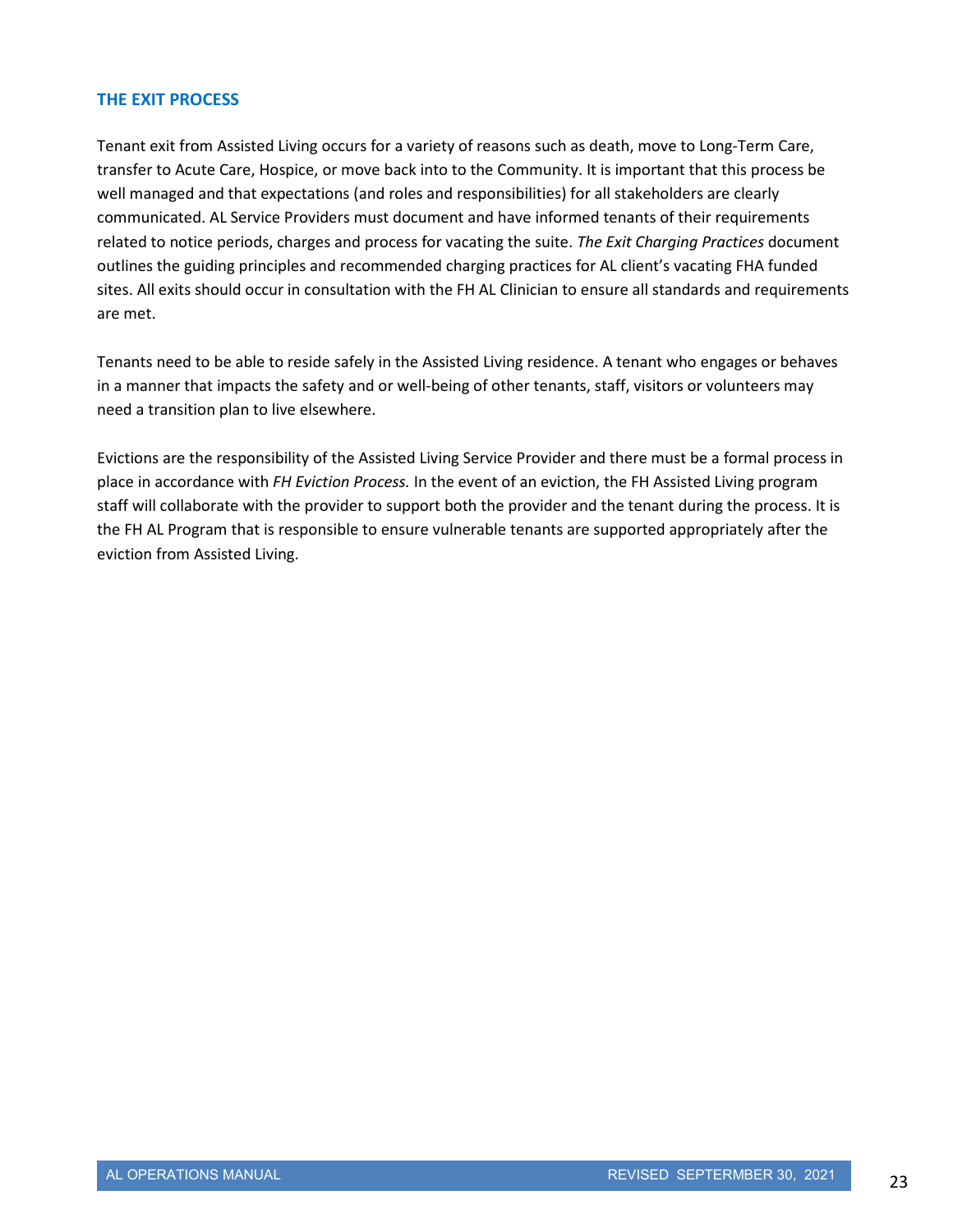# <span id="page-23-0"></span>**THE TENANT JOURNEY SUMMARIZED**

| <b>Task</b>                                               | <b>Process</b>                                                                                                                                                                                                                                                                                                                                                                                                                                                                                                                                                                                                                                                   | <b>Related Documents</b>                                                                                                                                                                                                                                                   |
|-----------------------------------------------------------|------------------------------------------------------------------------------------------------------------------------------------------------------------------------------------------------------------------------------------------------------------------------------------------------------------------------------------------------------------------------------------------------------------------------------------------------------------------------------------------------------------------------------------------------------------------------------------------------------------------------------------------------------------------|----------------------------------------------------------------------------------------------------------------------------------------------------------------------------------------------------------------------------------------------------------------------------|
| <b>Suitability</b><br><b>Criteria</b>                     | Suitability for Assisted Living services is determined using the<br>Screening Tool for Assisted Living with the involvement of the<br>prospective tenant and, where appropriate, their family. The<br>assessment will include the client's current physical, psychosocial and<br>cognitive status.<br>Tenant must also meet the Service Needs Determination criteria<br>outlined in the Ministry of Health Home and Community Care Policy<br>Manual (5.B.1)<br>Spouses may move in with the applicant providing there is at least one<br>person in each suite who meets the suitability criteria. (See MOH<br>Service Needs Determination criteria for details). | <b>MOH H&amp;CC Policy Manual</b><br><b>FH Couples Process</b><br><b>CC &amp; AL Act</b><br><b>FH Funded AL Handbook</b>                                                                                                                                                   |
| <b>Activation</b>                                         | The Assisted Living Program utilizes the Strata Pathways to enter the                                                                                                                                                                                                                                                                                                                                                                                                                                                                                                                                                                                            |                                                                                                                                                                                                                                                                            |
| <b>Process</b>                                            | client's preferred AL site. Potential tenants are placed in chronological<br>order however, the Access, Care & Transition Coordinator (ACT) has<br>the discretion to expedite tenant placement based on urgent need.                                                                                                                                                                                                                                                                                                                                                                                                                                             |                                                                                                                                                                                                                                                                            |
| Pre-<br>admission &<br><b>Planning</b>                    | A pre-occupancy meeting and tour is set-up with the potential tenant<br>during which AL services are reviewed, Terms for Service and the<br>Residency Agreement are signed off. The AL Service Plan (includes FH<br>funded service) is created by the FH AL Clinician in consultation with<br>the tenant and AL Provider. A Short-Term service plan is created by<br>the Service Provider in consultation with the tenant and FH AL<br>Clinician.<br>Within 30 days of move-in, the Personal Service Plan is created by the<br>AL Provider in consultation with the tenant and the FH AL Clinician.                                                              | Pre-occupancy $\sqrt{}$ list<br><b>Terms for Service</b><br><b>Residency Agreement</b><br><b>AL Short Term Service Plan</b><br><b>AL Personal Service Plan</b>                                                                                                             |
| Ongoing<br><b>Assessment</b><br>& Care<br><b>Planning</b> | While living in AL, tenants will be assessed, and services updated by<br>the Service Provider on a quarterly basis. Additionally, any observed<br>change in tenant status is reported to the FH AL Clinician on an as<br>needed basis. The FH AL Clinician is responsible for the completion of<br>an annual RAI-HC assessment making adjustments to the AL service<br>plan as necessary.                                                                                                                                                                                                                                                                        | <b>Quarterly Tenant</b><br><b>Assessment &amp; Service</b><br>Update                                                                                                                                                                                                       |
| <b>Exit Criteria</b>                                      | Tenants must move if he/she meets one or more of the following<br>criteria:<br>Has care needs that can no longer be met in Assisted Living<br>٠<br>Is no longer able to make decisions on his or her own behalf<br>٠<br>(or no longer living with a spouse that can make decisions on<br>their behalf)<br>Exhibits behaviours that jeopardize that tenant's safety and<br>٠<br>well-being or the safety and well-being of others;<br>Requires 24-hour supervision or regularly needs unscheduled<br>$\bullet$<br>professional health care; or<br>Is not complying with the terms of his or her residency<br>$\bullet$<br>agreement                               | <b>Residency Agreement</b><br><b>Negotiated Tenant Risk</b><br><b>Assessment</b><br><b>Transition processes from</b><br>AL<br><b>Eviction Process</b><br><b>MOH H&amp;CC Policy Manual</b><br><b>AL Handbook for</b><br><b>Operators</b><br><b>Exit Charging Practices</b> |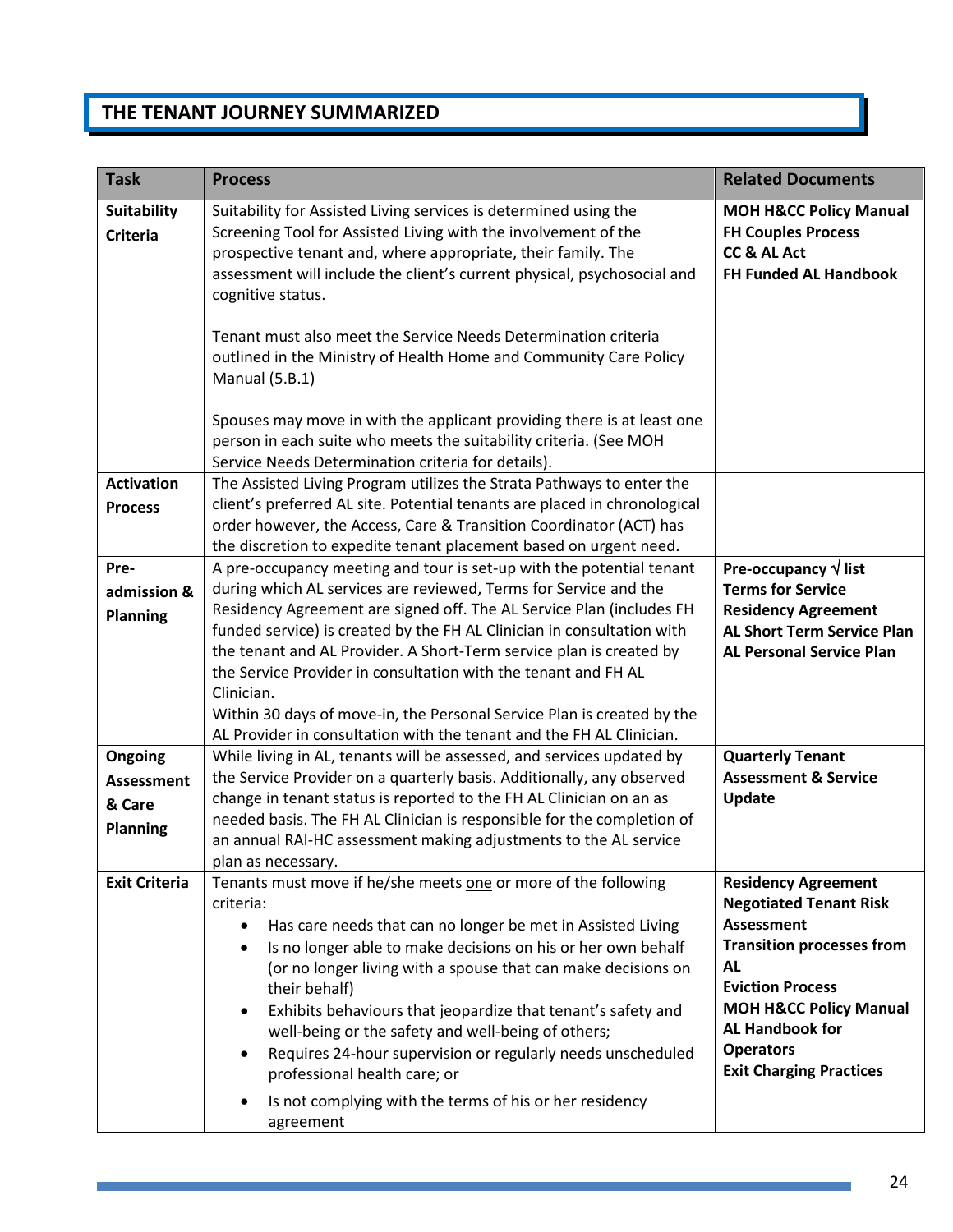# <span id="page-24-0"></span>**THE ASSISTED LIVING FEE**

#### <span id="page-24-1"></span>**ASSISTED LIVING RATE**

The majority of tenants living in a subsidized Assisted Living unit pay a monthly fee, based on 70% of aftertax income. Some tenants who are receiving specific benefits from the Ministry of Housing and Social Development & Poverty Reduction pay a fixed rate. There are maximum and minimum rates.

The tenant contribution or Assisted Living Rate will include accommodation, authorized personal support services, an emergency response system, activities programs, weekly housekeeping, flat laundry and two meals per day.

There are some costs, such as cable television, medications etc. that are not part of the 70% contribution and must be paid for separately by the tenant. These must be in accordance with Ministry Policy. The monthly rates are adjusted annually, and tenants and Service Providers are notified in writing of new rates by FH in late October or early November with their Assisted Living Rate as of January 1<sup>st</sup> for the following year. Service Providers must ensure the appropriate rate is recorded and documented on the FH Reconciliation Report effective January 1st.

People will not be denied access to Assisted Living services based on their financial status. For those individuals who indicate they cannot pay the assessed client rate, there is a standardized temporary rate reduction process. It is the responsibility of the FH Assisted Living Clinician to work with the tenant on rate reduction requests.

#### <span id="page-24-2"></span>**BENEFITS AND ALLOWABLE CHARGES**

The Ministry of Health outlines all benefits and allowable charges in Assisted Living in the [Home &](https://www2.gov.bc.ca/gov/content/health/accessing-health-care/home-community-care/accountability/policy-and-standards/home-and-community-care-policy-manual)  [Community Care Policy Manual](https://www2.gov.bc.ca/gov/content/health/accessing-health-care/home-community-care/accountability/policy-and-standards/home-and-community-care-policy-manual) (Policy 5.B 3).

As per the Assisted Living Operating Agreement, FH has provided further direction related to security deposits. The Service Provider may charge the tenant a one-time security deposit at the beginning of occupancy based half of the tenant fee.

#### **Tenant Insurance**

Service Providers cannot have tenant Insurance (content or liability) as a mandatory charge. Service Providers can strongly recommend that tenants have insurance and should provide information regarding the costs and possible ramifications for tenants who do not have insurance.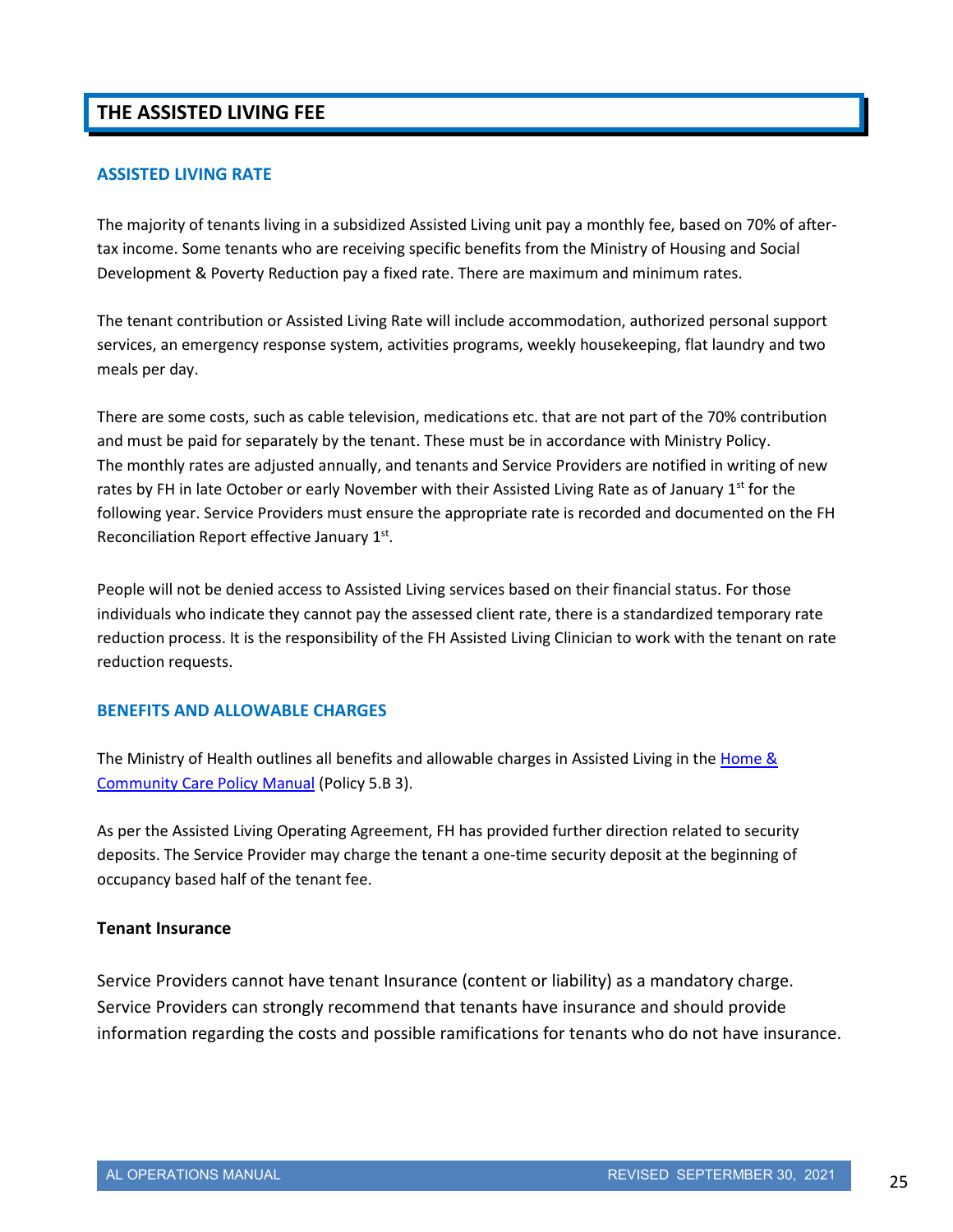#### **Rent Collection & Arrears**

Tenants are responsible for paying rent on time. Dealing with arrears is the responsibility of the Service Provider. However, if the tenant is not paying rent it could lead to eviction in which case, the Service Provider must consult with the FH AL Clinician and the FH Manager of Assisted Living prior to issuing an eviction notice as detailed in the *FH Eviction Process*.

#### **Temporary Absences, in Relation to Monthly Tenant Contribution**

As per Ministry policy, Health Authorities may require a tenant absent for more than 30 days for personal reasons to pay the full unsubsidized cost for that period of time, unless the Health Authority has approved an extended absence. Service Providers are responsible for tracking temporary absences and communicating with the FH AL Clinician. See the *Temporary Absences Process* for details.

#### **Publicly Funded Services**

The Ministry of Health provides direction regarding cost to tenants who are using other publicly funded resident-based services (e.g. Long-Term Care, Transitional Care, Overnight Respite, and Hospice). Please discuss with the FH AL Clinician or the FH Assisted Living Manager if there are questions.

## <span id="page-25-0"></span>**REPORTING REQUIREMENTS**

#### <span id="page-25-1"></span>**ASSISTED LIVING REPORTING REQUIREMENTS**

FH has established indicators for subsidized Assisted Living Service Providers operating within the region. These include qualitative and quantitative indicators. The goal of collecting these indicators is to ensure a high level of service as well as to track trends. Using an electronic platform, AL Service Providers will submit reporting requirements based on the frequencies outlined in the Operating Agreement noting that reporting requirements may change from time to time.

The following are examples of information and reports required at this time:

#### **Financial Reporting:**

- AL Financials (Quarterly with a budget submission)
- Reconciliation Report (quarterly)
- Tenant Count (quarterly)
- Staffing Plan (annually)
- Staffing Report (quarterly)
- Annual Audited Financials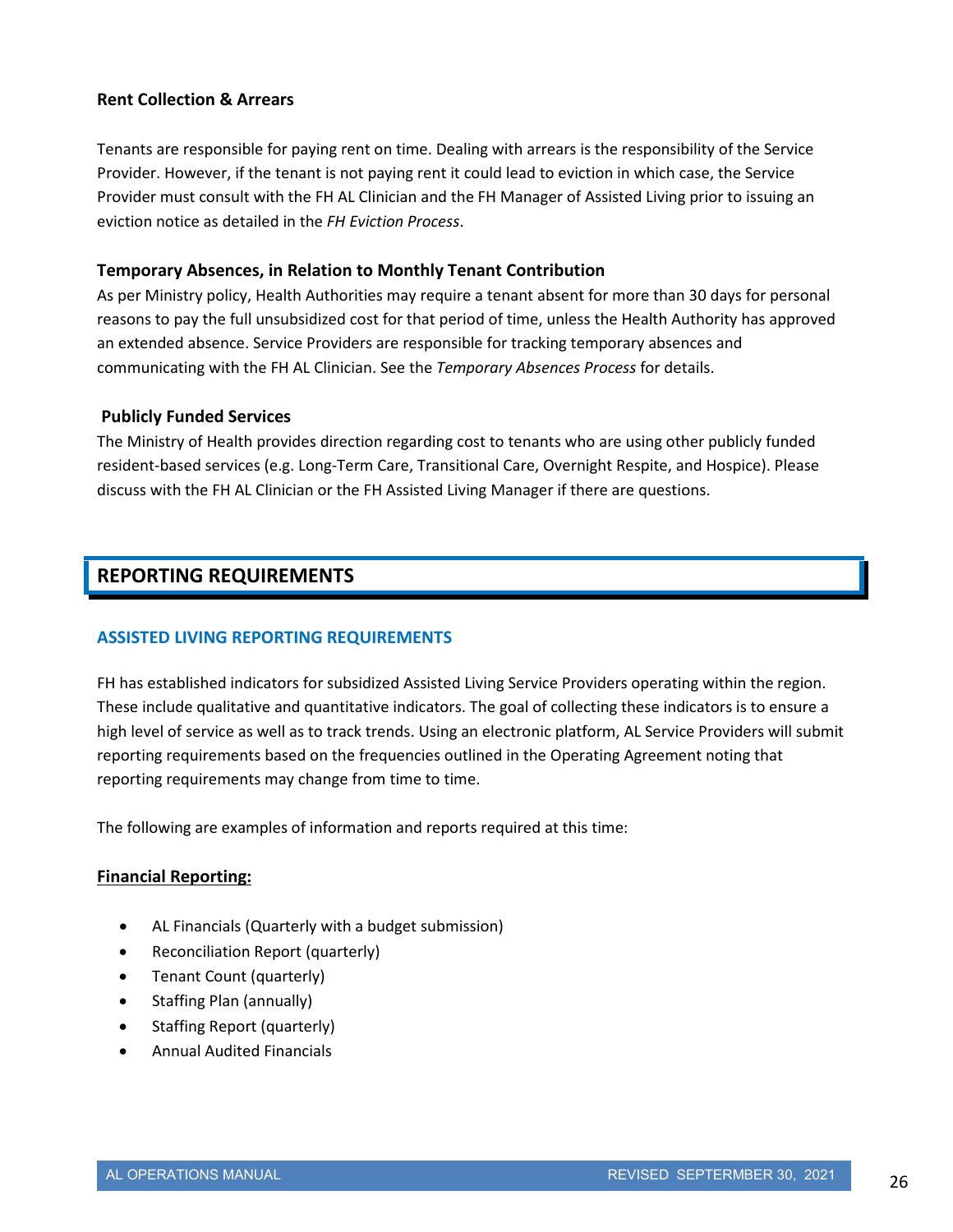#### **Operational Reporting:**

(Quality Indicator reporting occurs quarterly unless noted otherwise in the list below.)

- Falls
- Medication Errors
- Unscheduled ED visits
- Average Suite Turnaround days
- Authorized Care Hours
- Client Discharge data
- Serious Incidents in Assisted Living (reported no longer than the next business day)
- Client Satisfaction Survey Results (bi-annually)

#### *NB: Additional reporting requirements are added as needed.*

# <span id="page-26-0"></span>**ASSISTED LIVING PERSONNEL ROLE EXPECTATIONS**

#### <span id="page-26-1"></span>**FRASER HEALTH PERSONNEL**

There are many people involved in supporting tenants in subsidized Assisted Living. The following list identifies key personnel of the FH Assisted Living program team. Detailed and specific role expectations for FH staff are outlined in the *Roles and Responsibilities* reference document*.*

- Referring Community Health Nurse/Professional
- Access, Care & Transition Coordinator
- Assisted Living Clinician (Assisted Living Community Health Nurse)
- Assisted Living Clinical Lead
- Assisted Living Enhancement Team (Clinical Nurse Educator, Social Worker & Occupational Therapist)
- Clinical Nurse Specialist
- Assisted Living Manager
- Assisted Living Operations Director
- Program Assistants
- <span id="page-26-2"></span>• Other FH Community Professionals (e.g. Wound Care Nurses, Mental Health, Rehab, or Social Worker)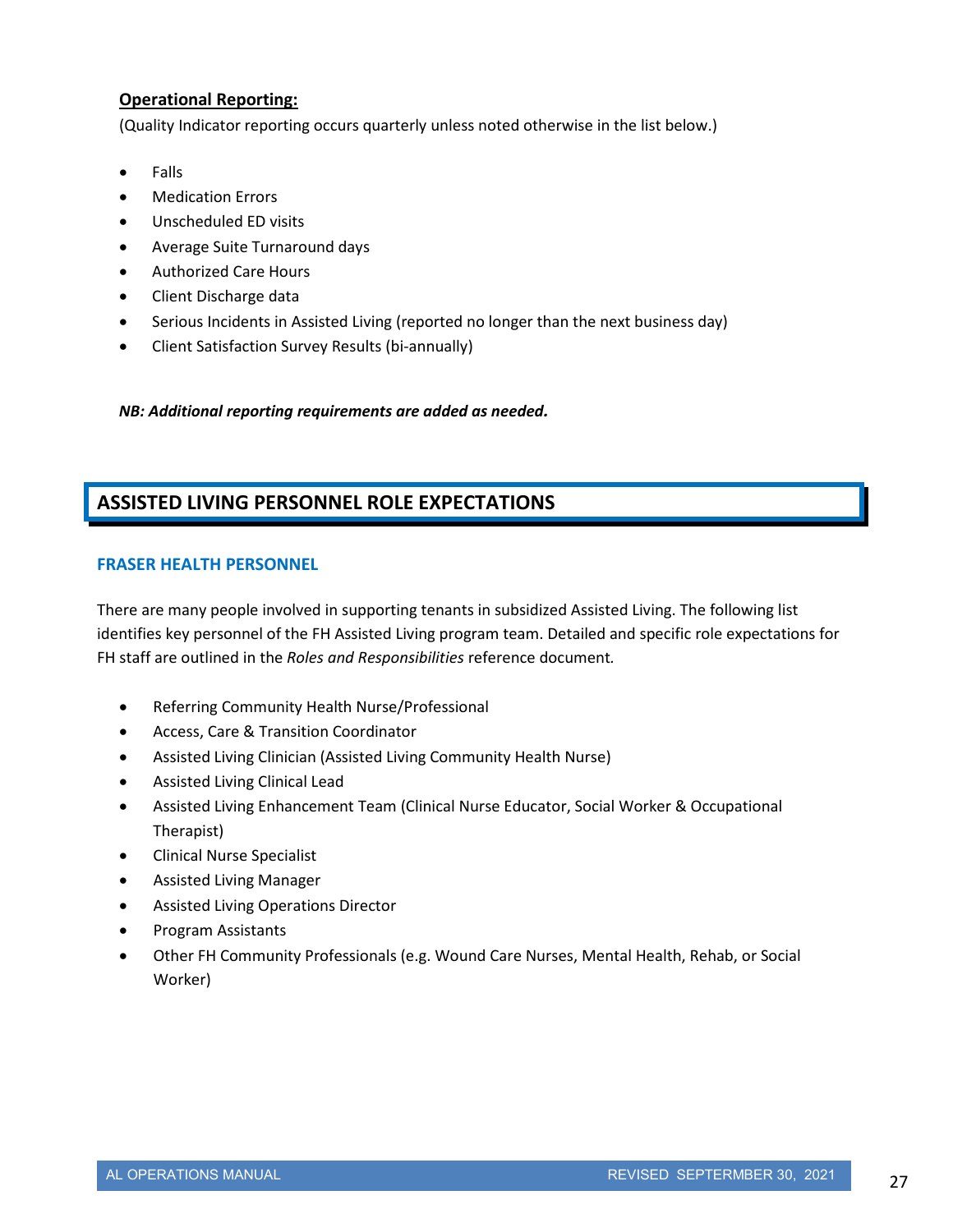#### **ASSISTED LIVING SERVICE PROVIDER PERSONNEL**

The following list provides a general overview of typical Assisted Living Service Provider staff. *The Roles and Responsibility* reference document outlines full responsibility expectations. These standards are based on FH and its Assisted Living Service Providers' experiences and research into best practices. Additional information related to staffing expectations can also be found in the Service Provider's Assisted Living Operating Agreement, Schedule A & B.

AL Provider staff typically include:

- Services Manager (Administrative Lead)
- Clinical Lead (RN/LPN)
- Licensed Practical Nurses (LPN)
- Assisted Living Worker (ALW)
- Recreation Staff (Therapist, Assistants, Activity Aides)
- Food service staff
- Housekeeping staff
- Maintenance staff
- Clerical support

#### **Staff Orientation and Ongoing Education**

The Assisted Living Service Provider is responsible for developing and providing orientation for new staff when hired. Orientation should include information on such things as: Assisted Living Program philosophy, approach, operational processes and clinical protocols, in addition to collaborative practice; expectations regarding performance; individual and team roles and responsibilities; safe use of equipment, supplies and devices; and site safety/violence prevention policies and procedures.

Service Providers will incorporate WorkSafe BC's Occupational Health and Safety Regulations into their orientation content including such topics as Safe Patient Handling, Musculoskeletal Injury Prevention, Risk Assessment, Falls Prevention, Lifts & Transfers, and Equipment Safety checklists.

Assisted Living Service Providers will support ongoing education, training and development for their staff, both formally and informally. This can include in-service education, formal or informal mentoring, conferences, education provided by FH or another external organization, and other activities that promote lifelong learning.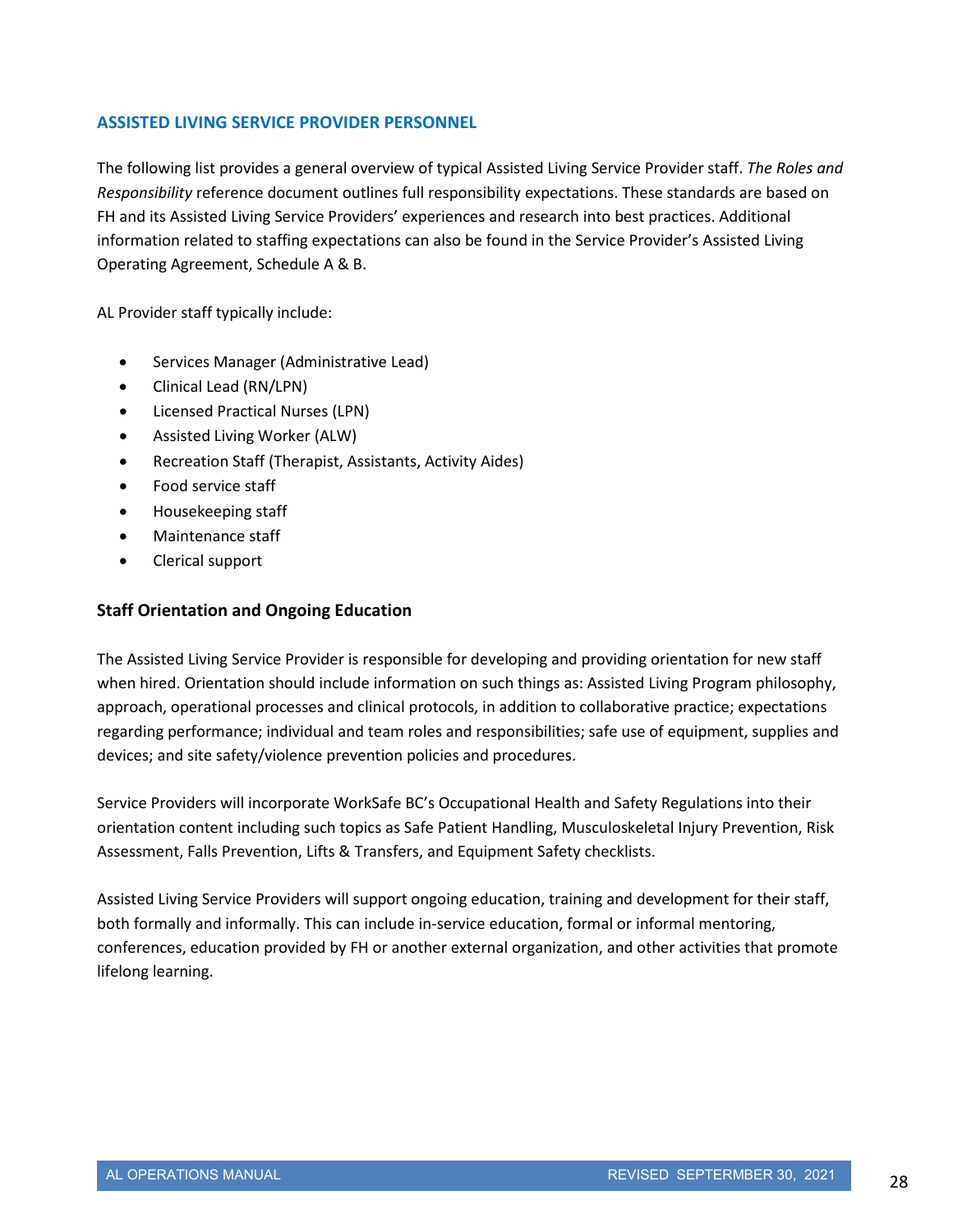# <span id="page-28-0"></span>**ASSISTED LIVING SERVICES – CLINICAL PROTOCOLS**

Clinical support (personal care) in Assisted Living is similar to the model for the provision of Home Support. That is, the bulk of care being provided by Assisted Living Service Providers is by unlicensed, unregulated care providers (UCP'S). It is important to note, however, that the responsibility of an Assisted Living Service Provider is unique from Home Support, in that the support is provided in the context of due diligence that is extended to 24 hrs./day and is combined with housing components.

FH is committed to the continuing process of defining specific best practice standards for Assisted Living Services. Current clinical protocols that have been developed for reference as samples for use in FH Assisted Living sites are listed in the appendices of the Operations Manual. There are several key clinical standards that are significant to program quality and are therefore highlighted below.

## **KEY CLINICAL STANDARDS**

#### <span id="page-28-1"></span>**MEDICATION SUPPORT**

Assistance with managing medication is one of the key assisted living services offered to Assisted Living tenants. This includes one or more of the following:

- Receiving tenants' medication from a pharmacy
- Safekeeping medication on behalf of tenants
- Distributing medication to tenants from the place where it is kept
- Administering medication to tenants

Assisted Living Service Providers must have written policies and procedures for medication management that demonstrate consistent and safe support related to medications, are in accordance with the Assisted Living Regulations related to medication services and the [Personal Assistance Guidelines set by the BC](http://www.health.gov.bc.ca/library/publications/year/2008/Personal_Assistance_Guidelines.pdf)  [Ministry of Health](http://www.health.gov.bc.ca/library/publications/year/2008/Personal_Assistance_Guidelines.pdf) for the delegation of professional tasks.

All medication management services are provided through Fraser Health funding and are authorized by the FH Assisted Living Clinician. If a tenant is receiving assistance with managing medication, the tenant's personal service plan must describe the supports, if any, the tenant needs to administer the medication safely, taking into consideration that tenant's needs and capabilities.

<span id="page-28-2"></span>Assisted Living Workers (ALWs) who have received appropriate education and training may be assigned the task of assisting the tenant by giving regularly scheduled medications. For medications that cannot be assigned to an ALW, LPNs may provide assistance or administration of all medications.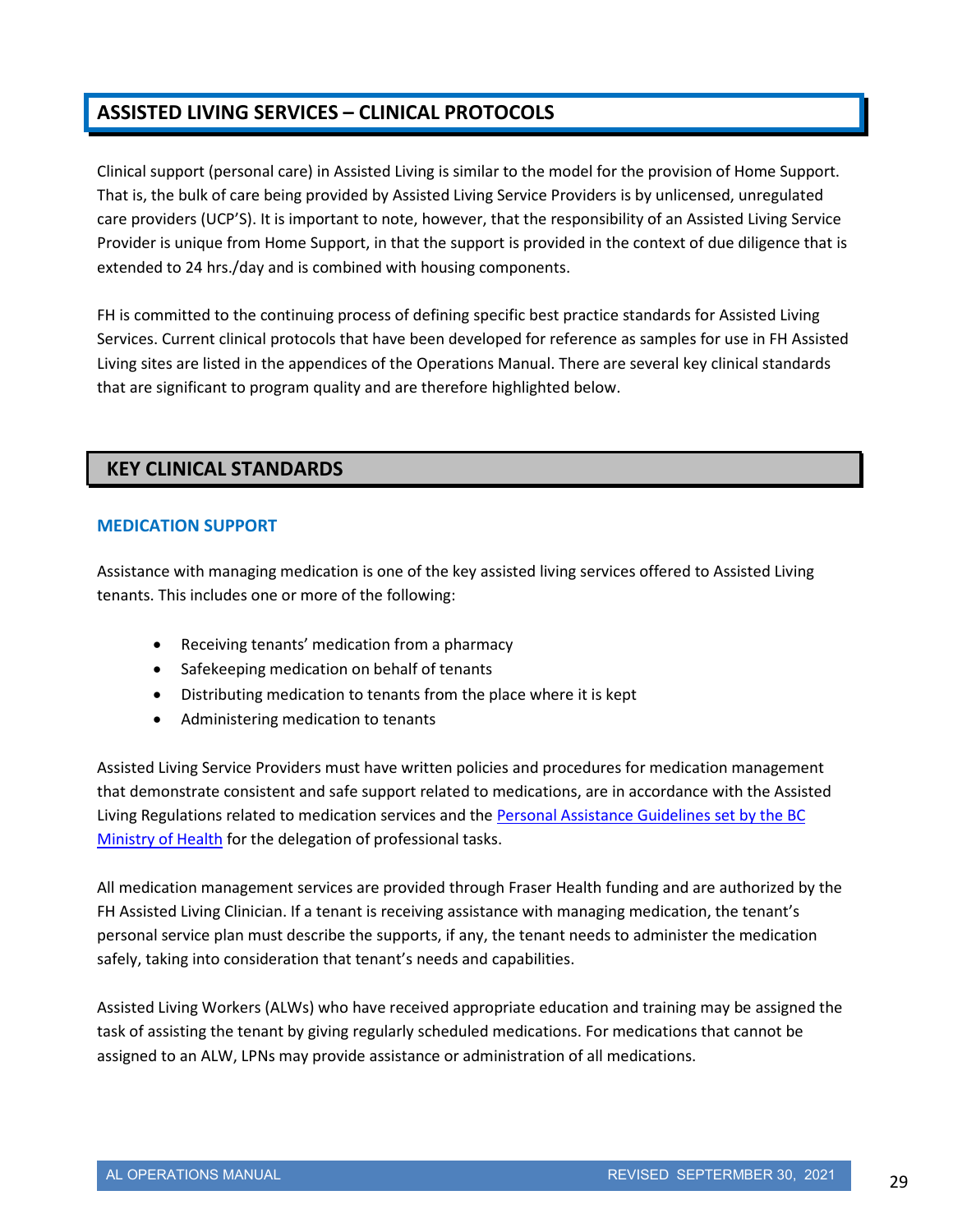#### **DELEGATION OF TASKS**

Under certain conditions, where it is safe and in the best interest of the tenant, a Registered Nurse may delegate selected tasks for a specific tenant to an unregulated care provider (UCP). It is the responsibility of the FH professional staff and the Assisted Living Service Provider to ensure the regulations of the Health Professions Act and the Ministry of Health Personal Assistance Guidelines *–* Criteria for the Delegation of Professional Tasks have been met.

#### <span id="page-29-0"></span>**TREATMENTS**

Treatments will either be identified on a care plan developed by a FH Community Health Nurse (CHN), or through direction from the tenant's physician. The CHN will support the AL site clinical lead to ensure the required treatments, which are within the LPN Scope of Practice, are completed as required. Treatments may include:

- dressing changes
- catheter changes
- bowel care/ ostomy care
- administration of insulin and other sub-cutaneous, IM injectables
- assessment of tenant health status

#### <span id="page-29-1"></span>**CLINICAL DOCUMENTATION**

Clinical documentation in Assisted Living is somewhat unique with the advantage of consistent staff, a stable environment, and tenants who are able to make decisions on their own behalf. The FH Clinical Documentation Policy is currently under review and will soon be available as a reference to Service Providers to support accurate documentation of services by contracted staff. Although most support services in Assisted Living are not high-risk activities, for clinical and/or tenant follow up reasons, evidence does need to be available to reflect what services are being provided, and key information about ongoing tenant conditions and changes.

FH is a public body subject to the provisions of the Freedom of Information and Protection of Privacy Act (British Columbia) ('FOIPPA"). As a result, all contracted Service Providers are required to comply with all requirements of FOIPPA, including those related to the collection, use, disclosure, or release of personal information.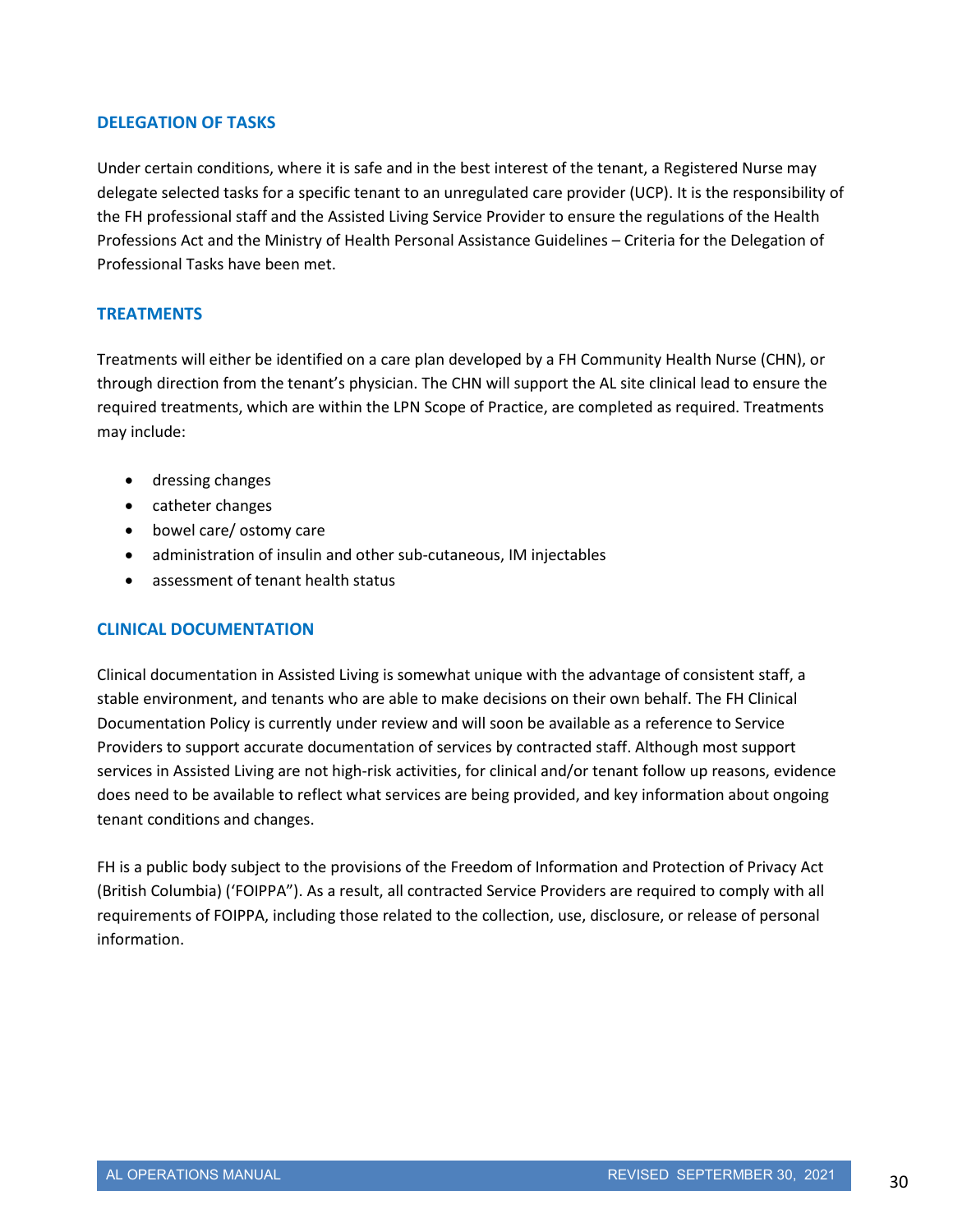#### <span id="page-30-0"></span>**EMERGENCY RESPONSE PROCEDURES IN ASSISTED LIVING**

In accordance with the Assisted Living Regulations, all Assisted Living Service Providers must comply with the emergency response requirements that outline a clear emergency response plan including:

- Emergency measures
- First aid
- Opioid overdose response
- Outbreak response team

The AL Service Provider must also provide services and/or facilities that enable tenants to self-preserve in the event of fires or other emergencies including emergency alarm systems, documentation of individual support needs in the event of an emergency, posted evacuation protocols, and completion of regular emergency response drills.

AL Service Providers are required to ensure that in an emergency situation they can be self-sufficient for 72 hours, even in the event of a power outage. *The FH Emergency Response Protocol* is a template that outlines the minimum Emergency Response requirements in FH for Assisted Living Service Providers.

# **CURRENT INITIATIVES IN ASSISTED LIVING**

The Fraser Health LTC-AL Network determines goals we want to achieve in FH Assisted Living each year. The network goals help to inform and define the current work to be done in AL and any new initiatives.

## **PALLIATIVE APPROACH IN ASSISTED LIVING**

The goal is to support AL staff providing care to tenants with chronic, life-limiting illnesses by maintaining quality of life and supporting palliative care at home if they wish. The education supports:

- Meeting the needs of the changing complexity of AL clients
- Providing more palliative care in home (AL) settings
- Ensuring resources (e.g. hospice) remain available for those not in a supportive setting
- Delaying or avoiding admission to complex care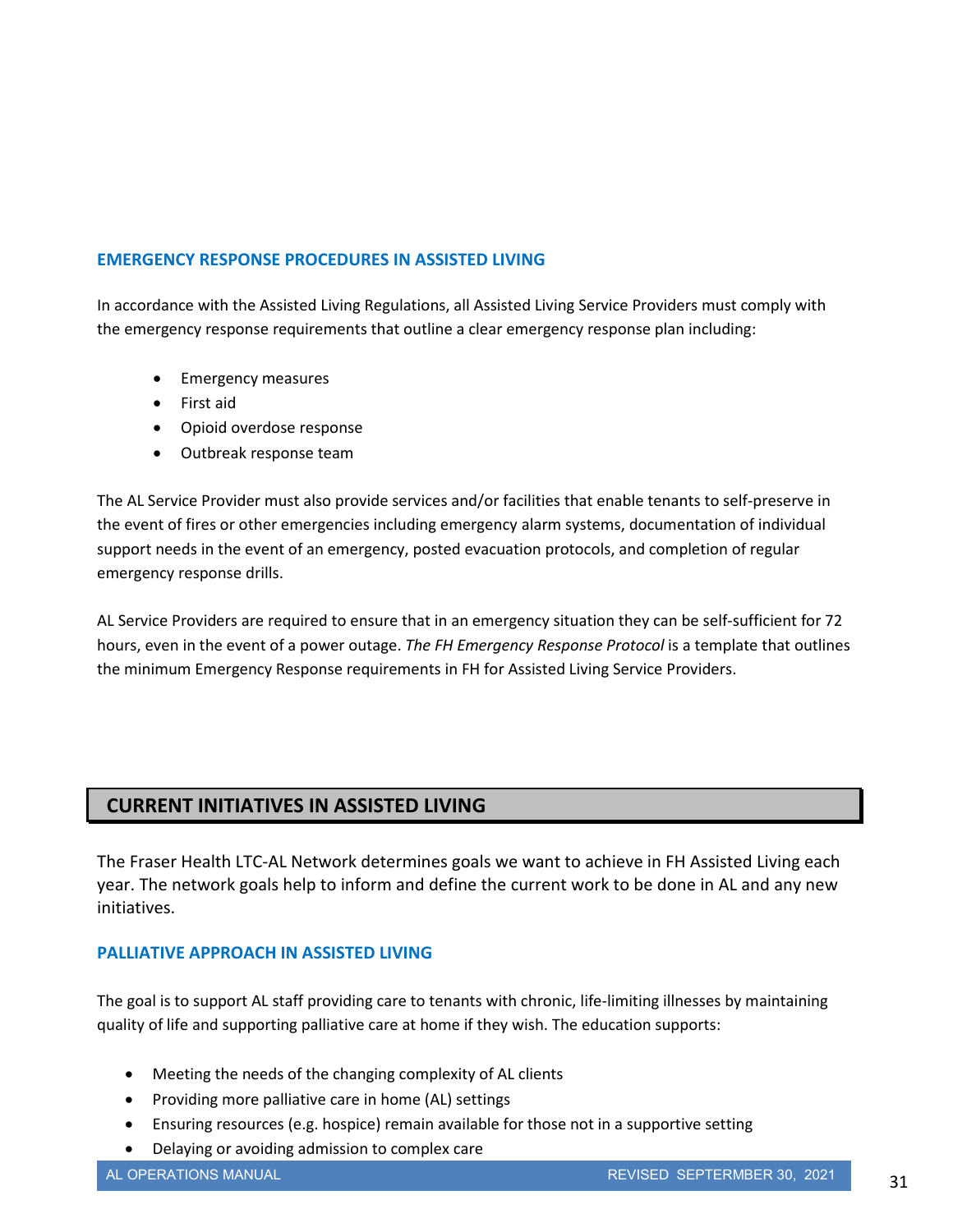- Achieving a more person-centred approach for seniors accessing AL
- Offering more choice and flexibility of where clients want to die

#### **COPD IN ASSISTED LIVING**

The goal is to improve quality of life for clients with COPD by remaining safer and longer in AL with more control over their condition and symptoms. The COPD project in AL is designed to:

- Prevent flare-ups in clients with COPD
- Give AL clients and staff more confidence in preventing, recognizing and managing a COPD Flare-up
- Utilize an annually renewed Action Plan to initiate a timely response when flare-ups occur
- Reduce the frequency of Emergency Department (ED) visits and lengthy hospitalizations

#### **SAIL IN ASSISTED LIVING**

Strategies and Actions for Independent Living – Home Activity Program (SAIL- HAP) is a B.C. Injury and Prevention Unit falls prevention initiative used throughout B.C. to support community living clients/tenants. SAIL-HAP is simple, adaptable and requires no special equipment. It has three levels making it appropriate for most tenants in Assisted Living regardless of their physical ability. The goal is to reduce the incidence of falls and injury among Assisted Living tenants through maintaining/improving strength and balance. This education is designed to:

- Review risks, prevalence, and outcomes of falls among older adults
- Enhance staff knowledge of the importance of falls prevention
- Support AL Clinical Professionals (FH AL Clinicians and AL Clinical Leads) to identify/screen tenants for SAIL-HAP
- Provide all care staff (LPN, Recreation, and care aids) with the knowledge and skills to support their roles for implementing SAIL-HAP
- Support tenants who are unable or unwilling to participate in group exercise classes

#### **UTI PROJECT IN ASSISTED LIVING**

The goal is to reduce the inappropriate treatment of asymptomatic bacteriuria by promoting best practice in the assessment, prevention, and management of UTI in AL.

#### **GENERAL PHYSICIAN ATTACHMENT INITIATIVE IN ASSISTED LIVING**

The goal is to have a general physician attachment to Assisted Living sites across Fraser Health, with the aim of improving tenants' chronic diseases management and overall health outcomes and reducing ED visits and hospitalizations.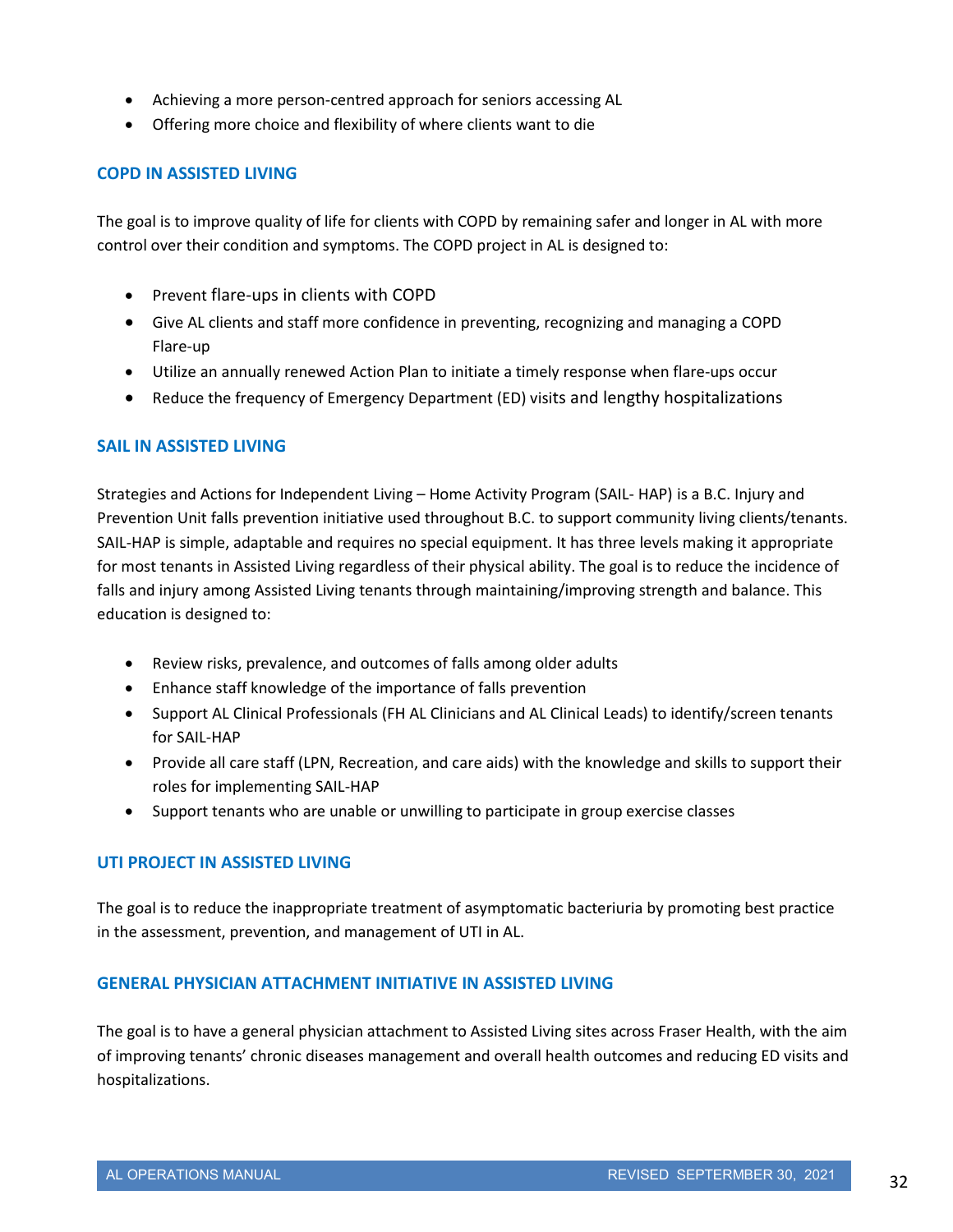*For any questions related to this Operations Manual, please contact your FH Assisted Living Manager*

# <span id="page-32-0"></span>**FRASER HEALTH ASSISTED LIVING RESOURCES**

The following table has been created to provide a complete listing of the Fraser Health Assisted Living Operational Processes, Clinical Protocols, & Reference Tools. Service Providers should use these tools and the Assisted Living Regulations as a guideline in the development of their own policies and procedures. It is the responsibility of the Service Provider to maintain up-to-date information to ensure the consistent ongoing delivery of quality care.

# **Resources listed below can be accessed at [Assisted Living Resources](https://www.fraserhealth.ca/health-topics-a-to-z/resources-for-assisted-living-providers/operation-manual)**

|                                | <b>Assisted Living Operational Processes</b> |
|--------------------------------|----------------------------------------------|
| in Process for Assisted Living |                                              |

Move-

Pre-occupancy Meeting Process Pre-Occupancy Meeting Checklist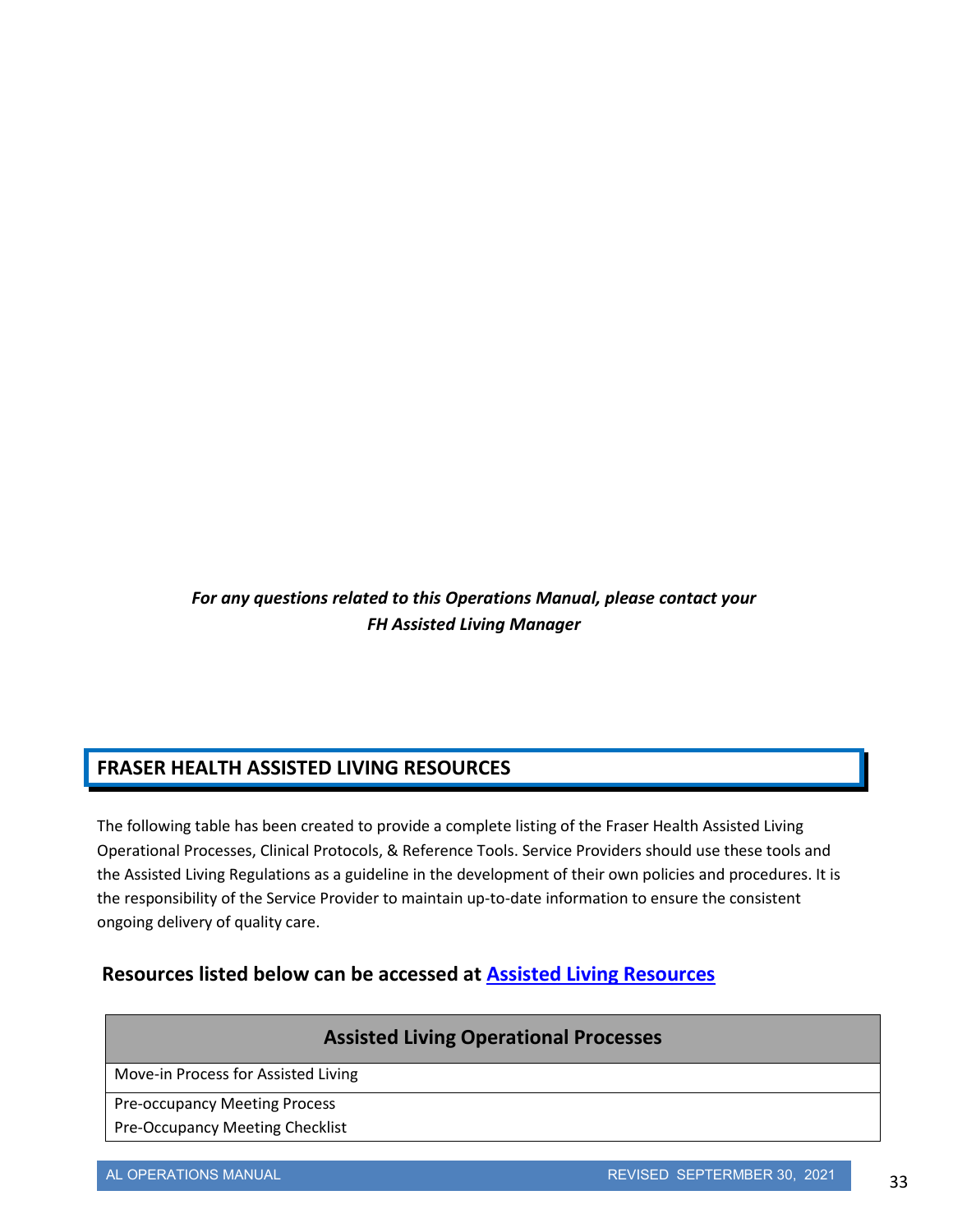| <b>Negotiated Tenant Risk Agreement</b>               |
|-------------------------------------------------------|
| <b>Transition Processes from AL</b>                   |
| Move to Community                                     |
| Move to another AL Site                               |
| Move to Long-Term Care                                |
| <b>Transfer from AL to Acute</b>                      |
| <b>Transfer to Hospice</b>                            |
| Death                                                 |
| <b>Eviction Process</b>                               |
| <b>Exit Charging Practices</b>                        |
| Assisted Living Supportive Funding Clinical Guideline |
| <b>Behaviour Trending Worksheet</b>                   |
| <b>Complaint Process</b>                              |
| <b>Tenant Absences Process</b>                        |
| <b>Emergency Response Plan</b>                        |

# **Assisted Living Clinical Protocols**

Assisted Living Suitability Criteria Protocol

Reduction of Falls and Related Injuries CPG

Hazardous Drugs

Mechanical lift CPG (Consult a FH OT/PT for additional Transfer & Lift Protocols)

Quarterly Tenant Assessment and Service Update Protocol

Safe Client Handling Policy, Procedures and Protocols

# **Assisted Living Program Reference Tools**

Assisted Living Service Plan

Assisted Living Terms for Service

Assisted Living Toolkit for the Prevention & Control of Gastrointestial and Respiratory illnesses

Equipment Safety Checklists for Assisted Living

Fraser Health Funded Assisted Living Handbook

Long-Term Care, Assisted Living COVID19 Resource Toolkit

Personal Service Plan Cover Letter

Roles & Responsibilities in Assisted Living Reference Document